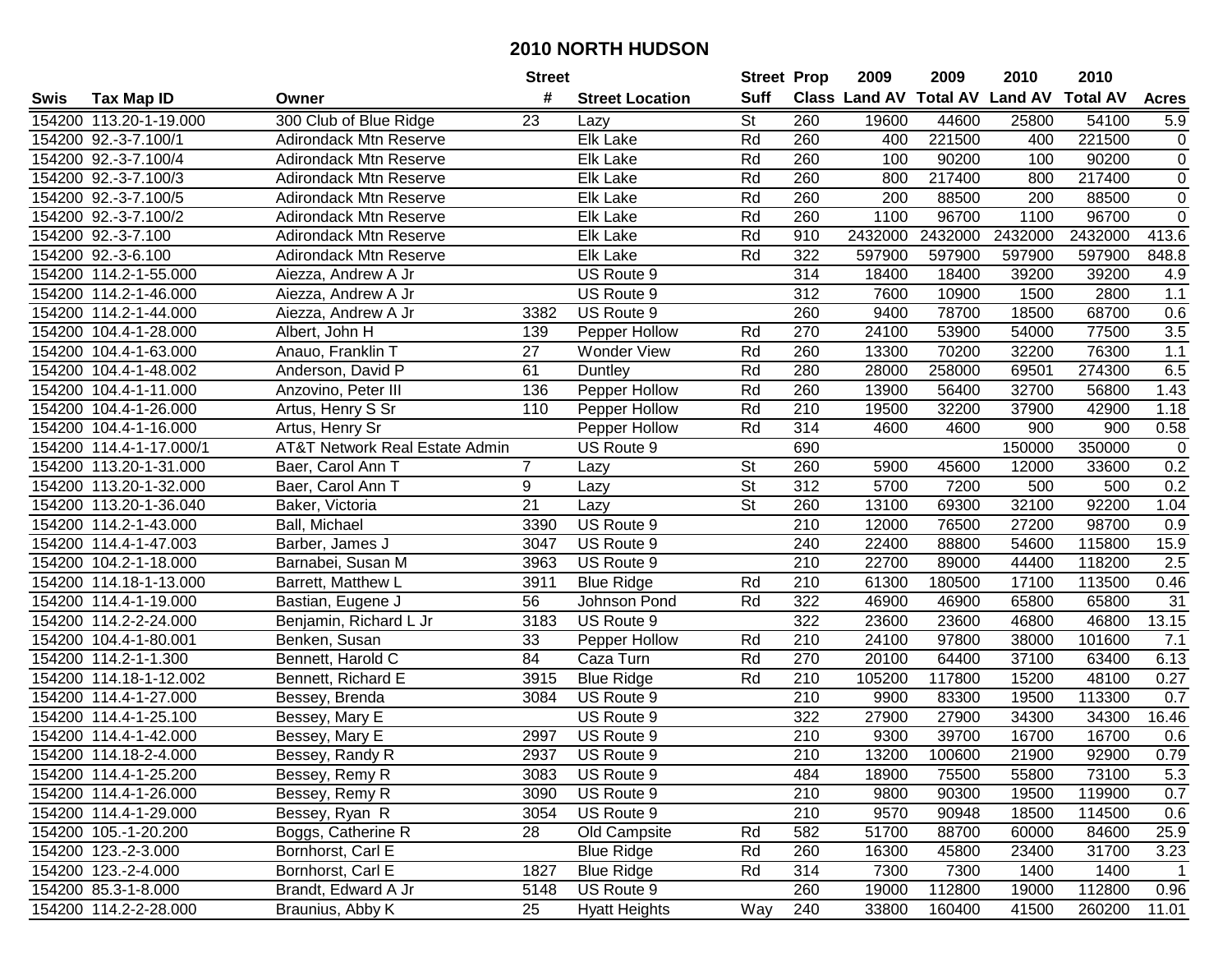|             |                        |                                           | <b>Street</b> |                        | <b>Street Prop</b> |                  | 2009                          | 2009   | 2010           | 2010            |                  |
|-------------|------------------------|-------------------------------------------|---------------|------------------------|--------------------|------------------|-------------------------------|--------|----------------|-----------------|------------------|
| <b>Swis</b> | Tax Map ID             | Owner                                     | #             | <b>Street Location</b> | Suff               |                  | <b>Class Land AV Total AV</b> |        | <b>Land AV</b> | <b>Total AV</b> | <b>Acres</b>     |
|             | 154200 104.4-1-89.200  | Bridge, Stephen                           |               | US Route 9             |                    | 260              | 26400                         | 42900  | 27100          | 51100           | 26.5             |
|             | 154200 104.2-1-8.002   | Brown, Gary E                             | 4213          | US Route 9             |                    | 260              | 89200                         | 166300 | 130900         | 165300          | 125.9            |
|             | 154200 113.3-2-1.000   | Brown, Wendy                              | 2580          | <b>Blue Ridge</b>      | Rd                 | 210              | 17700                         | 79100  | 35500          | 83700           | 4.3              |
|             | 154200 104.4-1-34.000  | Calcutti, Patrick E                       | $7^{\circ}$   | Pepper Hollow          | Rd                 | 260              | 22400                         | 53900  | 51500          | 77300           | 1.5              |
|             | 154200 114.2-2-20.000  | Campbell, Richard R                       | 3193          | US Route 9             |                    | 210              | 30800                         | 127100 | 59200          | 153400          | 8.72             |
|             | 154200 114.4-1-46.000  | Card, Richard                             | 3043          | US Route 9             |                    | $\overline{210}$ | 13300                         | 66200  | 32200          | 75200           | 1.1              |
|             | 154200 104.4-3-4.200   | Carey, Norman                             |               | Kenakwar               | Ln                 | 314              |                               |        | 1400           | 1400            | 0.47             |
|             | 154200 104.4-3-4.100   | Carey, Norman                             | 30            | Alsatia                | $\overline{Dr}$    | 312              |                               |        | 39300          | 43000           | 5.06             |
|             | 154200 114.2-1-19.000  | Carpaneto, Ronald R                       | 216           | <b>Ensign Pond</b>     | Rd                 | 260              | 16300                         | 67900  | 23400          | 69800           | 3.2              |
|             | 154200 125.12-1-8.200  | Cavaluzzi, Joseph E                       | 614           | Johnson Pond           | Rd                 | 280              | 120000                        | 304700 | 334501         | 536800          | 17.32            |
|             | 154200 125.12-1-11.000 | Caza, Brenda J                            |               | Johnson Pond           | Rd                 | 314              | 800                           | 800    | 600            | 600             | 0.1              |
|             | 154200 114.2-2-23.000  | Caza, Brenda J                            | 3184          | US Route 9             |                    | 270              | 8500                          | 49570  | 33300          | 65000           | 1.93             |
|             | 154200 114.2-2-31.100  | Caza, Bruce                               | 33            | <b>Hyatt Heights</b>   | Way                | 314              | 13800                         | 13800  | 38700          | 38700           | 5.93             |
|             | 154200 114.2-2-4.100   | Caza, Bruce E                             | 36            | Liberty                | Rd                 | 720              | 37000                         | 37000  | 68800          | 69800           | 17.77            |
|             | 154200 125.12-1-9.000  | Caza, Bruce E                             |               | Johnson Pond           | Rd                 | 314              | 2300                          | 2300   | 1500           | 1500            | 0.3              |
|             | 154200 114.2-1-1.400   | Caza, John H Sr                           | 58            | Caza Turn              | Rd                 | 210              | 21200                         | 78300  | 32700          | 69400           | 1.36             |
|             | 154200 104.4-1-67.000  | Caza, Rebecca L                           | 69            | <b>Wonder View</b>     | Rd                 | 210              | 14300                         | 91500  | 33100          | 94800           | 1.8              |
|             | 154200 125.1-1-36.000  | <b>Cemetery Catholic &amp; Protestant</b> | 2638          | US Route 9             |                    | 695              | 25400                         | 25400  | 25400          | 25400           | 1.7              |
|             | 154200 125.1-1-37.000  | <b>Cemetery Protestant</b>                |               | US Route 9             |                    | 695              | 28200                         | 28200  | 28200          | 28200           | 1.9              |
|             | 154200 114.2-1-16.000  | <b>Cemetery Protestant</b>                | 42            | <b>Ensign Pond</b>     | Rd                 | 695              | 11300                         | 11300  | 11400          | 11400           | 0.63             |
|             | 154200 104.4-1-33.000  | <b>Cemetery Protestant</b>                | 3872          | US Route 9             |                    | 695              | 49000                         | 49000  | 56300          | 56300           | $\overline{3.4}$ |
|             | 154200 114.4-1-12.110  | Chaplin, John H                           | 115           | Proctor Path           | Way                | 240              | 95000                         | 252900 | 176500         | 398700          | 39.69            |
|             | 154200 104.4-1-30.100  | Christner, Joanne H                       |               | Pepper Hollow          | Rd                 | 311              | 17800                         | 17800  | 5800           | 5800            | 4.3              |
|             | 154200 104.4-1-30.200  | Christner, Joanne H                       | 73            | Pepper Hollow          | Rd                 | 260              | 13200                         | 38400  | 31500          | 50900           | $\mathbf{1}$     |
|             | 154200 114.4-1-34.000  | Church Catholic                           | 3008          | US Route 9             |                    | 620              | 17200                         | 81000  | 17200          | 81000           | 1.9              |
|             | 154200 104.2-1-21.000  | Ciancetta Christine                       | 3949          | US Route 9             |                    | 210              | 5600                          | 62400  | 11300          | 69300           | 0.25             |
|             | 154200 104.4-2-12.000  | Clark, Christopher T                      | 3632          | US Route 9             |                    | 240              | 39000                         | 170200 | 44400          | 86700           | 15               |
|             | 154200 114.2-1-4.000   | Clark, Scott N                            |               | Caza Turn              | Rd                 | 314              | 700                           | 700    | 700            | 700             | 0.34             |
|             | 154200 104.4-1-55.000  | Clark, Scott N                            |               | US Route 9             |                    | 910              | 29600                         | 29600  | 37500          | 37500           | 52.1             |
|             | 154200 104.4-2-6.000   | Clark, Scott N                            | 3646          | US Route 9             |                    | $\overline{312}$ | 10800                         | 23800  | 23500          | 23500           | 3.34             |
|             | 154200 104.4-2-11.000  | Clark, Scott N                            |               | US Route 9             |                    | $\overline{322}$ | 29700                         | 29700  | 15300          | 15300           | $\overline{18}$  |
|             | 154200 104.4-2-10.000  | Clark, Scott N                            |               | US Route 9             |                    | 314              | 5300                          | 5300   | 3100           | 3100            | 2.9              |
|             | 154200 85.3-1-4.000    | Cleary, Deborah A                         | 30            | Underwood              | Rd                 | 260              | 20700                         | 241300 | 20700          | 241300          | 1.06             |
|             | 154200 113.3-5-2.000   | Cobb, Julann Schwarz                      | 2881          | <b>Blue Ridge</b>      | Rd                 | 240              | 27200                         | 55600  | 41900          | 53900           | 11.6             |
|             | 154200 104.4-1-87.000  | Colaneri, James V Jr                      | 3637          | US Route 9             |                    | 260              | 50800                         | 54700  | 44200          | 47000           | 23.87            |
|             | 154200 114.4-1-28.000  | Colburn, Bernard                          | 3076          | US Route 9             |                    | 210              | 9400                          | 79500  | 18500          | 127400          | 0.6              |
|             | 154200 85.3-1-22.000   | Coleman Victoria L                        | 5228          | US Route 9             |                    | 280              | 20500                         | 126600 | 20500          | 126600          | $\mathbf{1}$     |
|             | 154200 85.3-1-3.000    | Collins, Jerome T Jr                      | 38            | Underwood              | Rd                 | 260              | 18900                         | 141700 | 18900          | 141700          | 0.9              |
|             | 154200 114.18-1-3.000  | Comatas, George A                         | 5             | <b>Bessey</b>          | Rd                 | 210              | 14300                         | 54800  | 32700          | 65000           | 1.36             |
|             | 154200 104.4-3-2.000   | Cook, Deren                               | 17            | Alsatia                | Dr                 | 270              |                               |        | 39700          | 49000           | 5.47             |
|             | 154200 104.4-3-5.100   | Cook, Deren                               |               | Alsatia                | Ln                 | 314              |                               |        | 38500          | 38500           | 4.29             |
|             | 154200 104.4-3-5.200   | Cook, Deren                               |               | Alsatia                | Ln                 | 314              |                               |        | 1600           | 1600            | 0.53             |
|             |                        |                                           |               |                        |                    |                  |                               |        |                |                 |                  |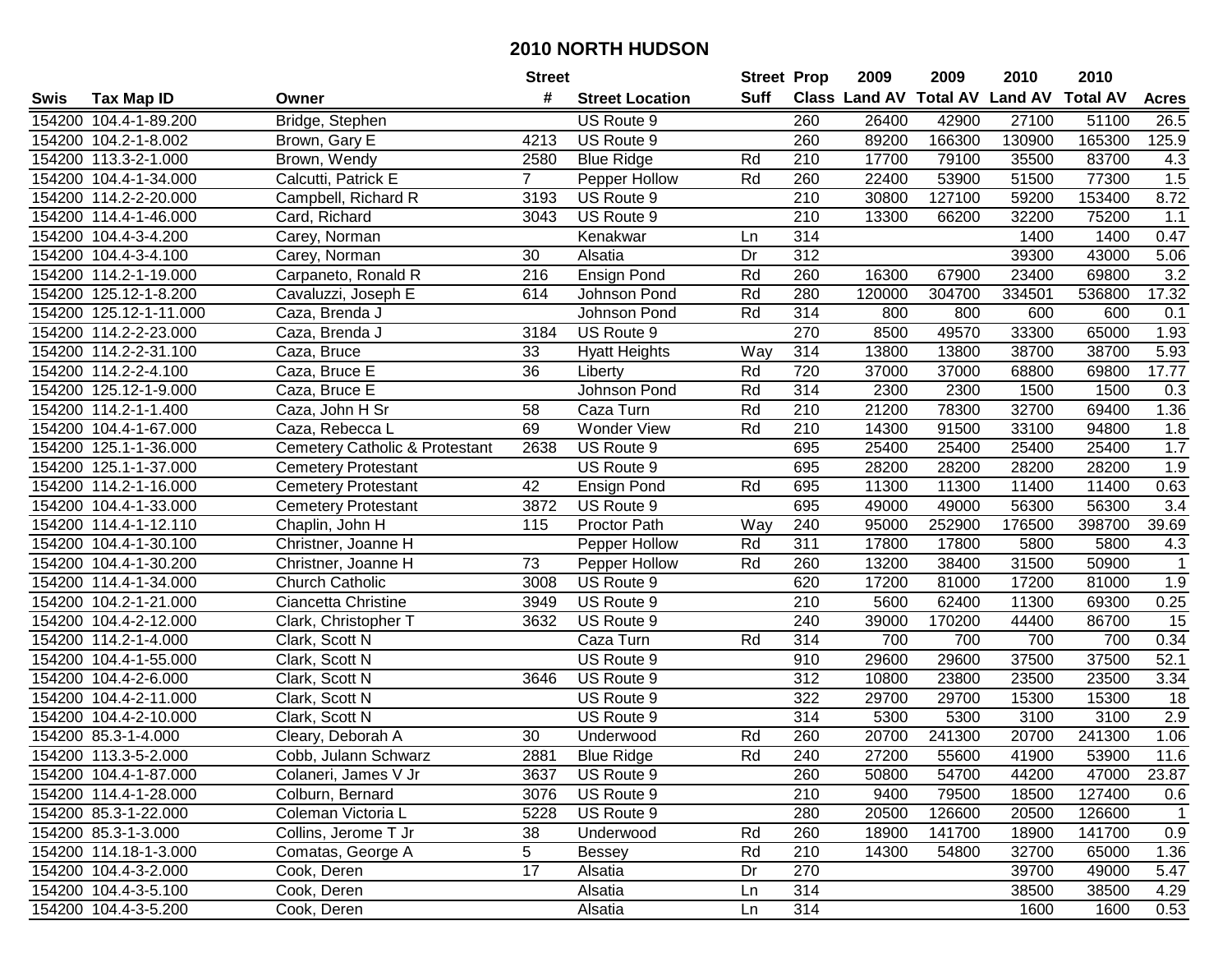|      |                        |                             | <b>Street</b>  |                        | <b>Street Prop</b>       |                  | 2009   | 2009   | 2010                           | 2010            |                  |
|------|------------------------|-----------------------------|----------------|------------------------|--------------------------|------------------|--------|--------|--------------------------------|-----------------|------------------|
| Swis | <b>Tax Map ID</b>      | Owner                       | #              | <b>Street Location</b> | <b>Suff</b>              |                  |        |        | Class Land AV Total AV Land AV | <b>Total AV</b> | <b>Acres</b>     |
|      | 154200 114.18-2-7.300  | Countryside Management Corp | 4015           | <b>Blue Ridge</b>      | Rd                       | 330              | 18000  | 18000  | 60000                          | 60000           | 2                |
|      | 154200 114.4-1-12.121  | Crimi, Salvatore M          | 77             | Proctor Path           | Way                      | 240              | 70300  | 172500 | 65500                          | 218500          | 44.15            |
|      | 154200 114.4-1-12.122  | Crimi, Salvatore M          |                | Johnson Pond           | Rd                       | 695              | 3600   | 3600   | 3600                           | 3600            | 2.85             |
|      | 154200 114.18-1-1.000  | David, John B               | 3856           | <b>Blue Ridge</b>      | Rd                       | 260              | 82400  | 119800 | 59600                          | 117100          | 0.25             |
|      | 154200 114.18-1-2.000  | DeBenedetti, Jason D        | 3859           | <b>Blue Ridge</b>      | Rd                       | 260              | 7400   | 21600  | 15300                          | 20200           | 0.28             |
|      | 154200 104.4-1-20.000  | Decker, Linda               | 86             | Pepper Hollow          | Rd                       | 260              | 25400  | 71000  | 40900                          | 60500           | 10.4             |
|      | 154200 114.18-2-8.000  | Delafrange, Kenneth         |                | <b>Blue Ridge</b>      | Rd                       | 314              | 11400  | 11400  | 19900                          | 19900           | 0.9              |
|      | 154200 114.18-2-9.000  | Delafrange, Kenneth         | 4023           | <b>Blue Ridge</b>      | Rd                       | $\overline{210}$ | 10300  | 106200 | 26200                          | 101300          | 0.88             |
|      | 154200 114.2-1-28.000  | DeMaria, Joseph Jr          |                | US Route 9             |                          | 910              | 34400  | 34400  | 34800                          | 34800           | 60.5             |
|      | 154200 114.2-1-56.200  | DeMaria, Joseph Jr          |                | US Route 9             |                          | 322              | 6700   | 6700   | 4800                           | 4800            | 10.1             |
|      | 154200 114.2-1-13.114  | Demis, John C               | 3544           | US Route 9             |                          | 910              | 75100  | 75100  | 86400                          | 86400           | 120              |
|      | 154200 114.2-1-14.112  | Demis, John C               |                | US Route 9             |                          | 314              | 8800   | 8800   | 2400                           | 2400            | 2.1              |
|      | 154200 114.2-1-11.000  | Demis, John C               |                | US Route 9             |                          | $\overline{314}$ | 5600   | 5600   | 800                            | 800             | 0.67             |
|      | 154200 114.2-1-12.000  | Demis, John C               | 3580           | US Route 9             |                          | 260              | 9000   | 35600  | 17500                          | 50800           | 0.5              |
|      | 154200 104.4-3-8.200   | DePaula, Daniel             |                | Kenakwar               | Ln                       | 314              |        |        | 1900                           | 1900            | 0.71             |
|      | 154200 104.4-3-8.100   | DePaula, Daniel             | 30             | Kenakwar               | Ln                       | 312              |        |        | 38700                          | 40400           | 4.46             |
|      | 154200 104.4-1-45.300  | DeZalia, Angela             |                | US Route 9             |                          | 314              | 14800  | 14800  | 36400                          | 36400           | $\overline{2.1}$ |
|      | 154200 104.2-1-17.000  | DeZalia, Bernard A          |                | US Route 9             |                          | 314              | 4800   | 4800   | 700                            | 700             | 0.4              |
|      | 154200 114.2-2-29.000  | DeZalia, Brian              | 3396           | US Route 9             |                          | 210              | 23400  | 141600 | 34400                          | 163400          | 3.15             |
|      | 154200 114.4-1-45.001  | DeZalia, Deborah M          | 3093           | US Route 9             |                          | 210              | 21200  | 82300  | 51200                          | 96600           | 1.4              |
|      | 154200 104.4-1-69.000  | DeZalia, H Marc             | 3678           | US Route 9             |                          | 270              | 14600  | 75500  | 33400                          | 81900           | $\overline{2}$   |
|      | 154200 104.4-1-45.400  | DeZalia, James D            |                | US Route 9             |                          | 314              | 17400  | 17400  | 38500                          | 38500           | 4.23             |
|      | 154200 125.-1-8.000    | DeZalia, James D            |                | Johnson Pond           | Rd                       | 910              | 100300 | 100300 | 63400                          | 63400           | 160              |
|      | 154200 125.12-1-10.000 | DeZalia, James D            |                | Johnson Pond           | Rd                       | 314              | 2300   | 2300   | 1500                           | 1500            | 0.3              |
|      | 154200 114.4-1-39.000  | DeZalia, Kelly M            | 2972           | US Route 9             |                          | 210              | 8200   | 90300  | 16500                          | 92100           | 0.61             |
|      | 154200 104.4-2-9.000   | DeZalia, Marc               |                | US Route 9             |                          | 314              | 8730   | 8730   | 25700                          | 25700           | 5.82             |
|      | 154200 104.4-2-8.000   | DeZalia, Marc               | 3664           | US Route 9             |                          | 210              | 28300  | 137600 | 37700                          | 176500          | 6.8              |
|      | 154200 104.4-3-9.200   | DiCerbo, Stephen            |                | Kenakwar               | Ln                       | 314              |        |        | 300                            | 300             | 0.11             |
|      | 154200 104.4-3-9.100   | DiCerbo, Stephen            | 16             | Kenakwar               | Ln                       | $\overline{312}$ |        |        | 39400                          | 52700           | 5.18             |
|      | 154200 104.4-3-1.000   | DiCerbo, Stephen            | $\overline{7}$ | Kenakwar               | Ln                       | $\overline{210}$ |        |        | 58200                          | 178000          | 7.68             |
|      | 154200 104.4-1-60.000  | Dillon, John J              | 48             | Duntley                | Rd                       | $\overline{210}$ | 14400  | 88600  | 33400                          | 120600          | $\overline{2}$   |
|      | 154200 113.20-1-9.000  | Dobie, Allan W              | 6              | Lazy                   | $\overline{\mathsf{St}}$ | 210              | 14400  | 100000 | 33800                          | 124200          | 2.5              |
|      | 154200 113.20-1-30.000 | Dobie, Allen                | $\overline{5}$ | Lazy                   | $\overline{\mathsf{St}}$ | 260              | 11800  | 17700  | 19000                          | 19200           | 0.82             |
|      | 154200 114.18-3-4.000  | Dobie, Robert D             | 2940           | US Route 9             |                          | 485              | 4800   | 62800  | 3500                           | 133200          | 0.12             |
|      | 154200 115.-1-1.100    | Dobie, Robert D             | 369            | <b>Ensign Pond</b>     | Rd                       | 240              | 86200  | 140100 | 97300                          | 173600          | 129.3            |
|      | 154200 125.12-1-2.000  | Doherty, Charles            | 532            | Johnson Pond           | Rd                       | 260              | 25100  | 70900  | 63900                          | 113900          | 0.5              |
|      | 154200 114.18-2-2.100  | Drake-Haynes, Anna          |                | US Route 9             |                          | 322              | 34100  | 34100  | 46600                          | 46600           | 12.8             |
|      | 154200 114.18-2-2.200  | Drake-Haynes, Anna          | 2969           | US Route 9             |                          | 210              | 15400  | 120900 | 33800                          | 154900          | 2.5              |
|      | 154200 104.4-1-70.000  | Drake, Nicholas             | 3724           | US Route 9             |                          | 210              | 14200  | 93700  | 32900                          | 131800          | 1.6              |
|      | 154200 114.4-1-31.051  | Dresser, Donald             | 3105           | US Route 9             |                          | 210              | 20400  | 80300  | 52500                          | 93300           | $\overline{c}$   |
|      | 154200 113.20-1-12.000 | Dudley, Ralph               |                | <b>Blue Ridge</b>      | Rd                       | 312              | 3800   | 8900   | 300                            | 5100            | 0.13             |
|      | 154200 113.20-1-13.000 | Dudley, Ralph               |                | <b>Blue Ridge</b>      | Rd                       | 314              | 4400   | 4400   | 600                            | 600             | 0.28             |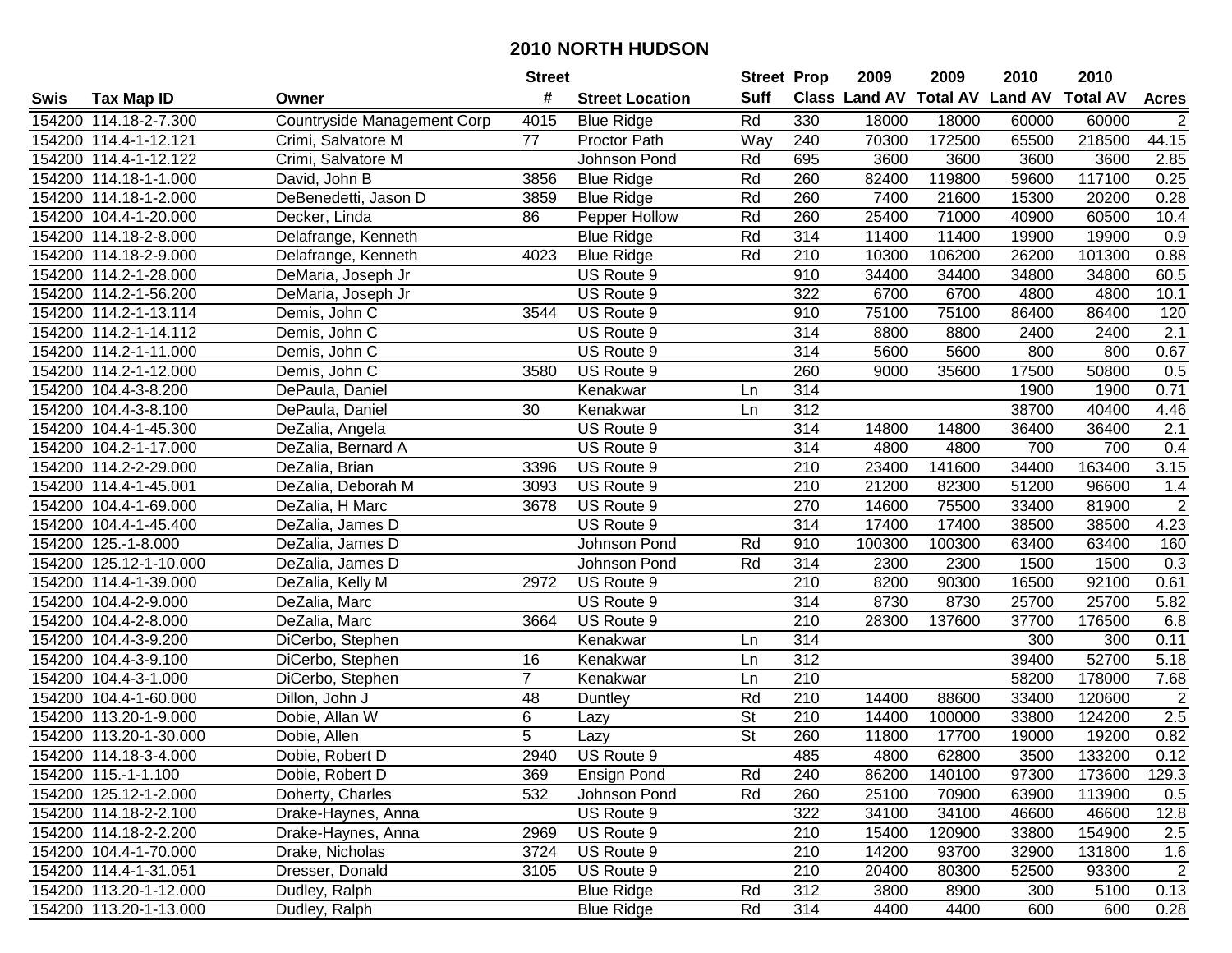|      |                        |                      | <b>Street</b>   |                        | <b>Street Prop</b>       |                  | 2009                          | 2009    | 2010           | 2010            |              |
|------|------------------------|----------------------|-----------------|------------------------|--------------------------|------------------|-------------------------------|---------|----------------|-----------------|--------------|
| Swis | Tax Map ID             | Owner                | #               | <b>Street Location</b> | <b>Suff</b>              |                  | <b>Class Land AV Total AV</b> |         | <b>Land AV</b> | <b>Total AV</b> | <b>Acres</b> |
|      | 154200 113.20-1-14.000 | Dudley, Ralph        | 3449            | <b>Blue Ridge</b>      | Rd                       | 210              | 10200                         | 58700   | 19900          | 58100           | 0.74         |
|      | 154200 104.4-1-51.200  | Duntley, James S     | 107             | Duntley                | Rd                       | 270              | 19900                         | 47300   | 37800          | 73500           | 6.89         |
|      | 154200 104.2-1-15.000  | Duntley, James S     | 3974            | US Route 9             |                          | 210              | 16900                         | 69000   | 26300          | 67500           | 3            |
|      | 154200 104.4-1-49.000  | Duntley, Kevin       | 69              | Duntley                | Rd                       | 210              | 16900                         | 61900   | 68300          | 117400          | 25.73        |
|      | 154200 114.2-1-5.000   | Duprez, Wayne C      | 10              | Caza Turn              | Rd                       | 210              | 23300                         | 105700  | 34300          | 74800           | 3.07         |
|      | 154200 85.3-1-16.000   | Dwight, John K       | $\overline{11}$ | <b>Nokomis</b>         | Rd                       | 280              | 16200                         | 188400  | 16200          | 188400          | 0.71         |
|      | 154200 113.-1-1.000    | Elk Lake Land Inc    |                 | Elk Lake               | Rd                       | 911              | 633900                        | 633900  | 633900         | 633900          | 1113.8       |
|      | 154200 113.-3-1.000    | Elk Lake Land Inc    |                 | Elk Lake               | Rd                       | $\overline{240}$ | 79000                         | 205000  | 67700          | 166500          | 50.6         |
|      | 154200 103.-1-8.000    | Elk Lake Land Inc    |                 | Elk Lake               | Rd                       | 911              | 2501100                       | 2501100 | 2501100        | 2501100         | 4394.9       |
|      | 154200 103.-1-7.000    | Elk Lake Land Inc    |                 | Elk Lake               | Rd                       | 911              | 877000                        | 877000  | 877000         | 877000          | 1068.8       |
|      | 154200 103.-1-1.200    | Elk Lake Land Inc    |                 | Elk Lake               | Rd                       | 911              | 3242000                       | 3242000 | 3242000        | 3242000         | 932          |
|      | 154200 102.-2-3.000    | Elk Lake Land Inc    |                 | <b>Blue Ridge</b>      | Rd                       | 911              | 733300                        | 733300  | 733300         | 733300          | 1288.6       |
|      | 154200 93.-1-7.200     | Elk Lake Land Inc    |                 | Elk Lake               | Rd                       | 911              | 1178200                       | 1178200 | 1178200        | 1178200         | 443          |
|      | 154200 93.-1-3.100     | Elk Lake Land Inc    |                 | Elk Lake               | Rd                       | 911              | 89900                         | 89900   | 89900          | 89900           | 157.8        |
|      | 154200 92.-3-8.000     | Elk Lake Land Inc    |                 | Elk Lake               | Rd                       | 911              | 767300                        | 767300  | 767300         | 767300          | 1348.4       |
|      | 154200 93.-1-7.100     | Elk Lake Land Inc    |                 | Elk Lake               | Rd                       | 911              | 318900                        | 318900  | 318900         | 318900          | 560.3        |
|      | 154200 112.-3-2.000    | Elk Lake Land Inc    |                 | <b>Blue Ridge</b>      | Rd                       | 911              | 481200                        | 481200  | 481200         | 481200          | 845.5        |
|      | 154200 103.-1-9.000    | Elk Lake Lodge Inc   | 675             | Elk Lake               | Rd                       | 418              | 755200                        | 1351800 | 755200         | 1351800         | 10           |
|      | 154200 113.-2-7.000    | Ernst, John L        |                 | Elk Lake               | Rd                       | 314              | 7600                          | 7600    | 1500           | 1500            | 1.1          |
|      | 154200 103.-1-11.000   | Ernst, John L        |                 | Elk Lake               | Rd                       | 210              | 86200                         | 1041500 | 86200          | 1041500         | 4.5          |
|      | 154200 85.3-1-9.000    | Ervin, Charlotte Z   | 5108            | US Route 9             |                          | 260              | 21600                         | 123800  | 21600          | 123800          | 1.6          |
|      | 154200 104.4-1-64.000  | <b>Essex County</b>  | 37              | <b>Wonder View</b>     | Rd                       | 210              | 13800                         | 87500   | 32200          | 87400           | $1.1$        |
|      | 154200 105.-1-50.000   | <b>Essex County</b>  | 489             | <b>Ensign Pond</b>     | Rd                       | 210              | 7600                          | 35700   | 15500          | 18700           | 0.3          |
|      | 154200 125.1-1-30.100  | <b>Essex County</b>  |                 | US Route 9             |                          | 330              | 131200                        | 131200  | 131200         | 131200          | 132          |
|      | 154200 125.1-1-29.000  | <b>Essex County</b>  |                 | US Route 9             |                          | 314              | 7300                          | 7300    | 7300           | 7300            | 0.83         |
|      | 154200 125.12-1-8.340  | Falcone, Paul        | 575             | Johnson Pond           | Rd                       | 210              | 28700                         | 87000   | 37100          | 93100           | 6.15         |
|      | 154200 104.4-1-90.001  | Ferrara, Paul        | 17              | Pepper Hollow          | Rd                       | 270              | 22400                         | 34400   | 39000          | 53000           | 8.27         |
|      | 154200 113.20-1-10.000 | Fiore, Armand R      | 3438            | <b>Blue Ridge</b>      | Rd                       | 210              | 14200                         | 93300   | 32800          | 138100          | 1.5          |
|      | 154200 113.20-1-33.000 | Fiore, Doris E       | 15              | Lazy                   | $\overline{\mathsf{St}}$ | $\overline{210}$ | 2300                          | 83600   | 4800           | 94300           | 0.08         |
|      | 154200 113.20-1-34.000 | Fiore, Doris E       |                 | <b>Blue Ridge</b>      | Rd                       | 314              | 4000                          | 4000    | 15800          | 15800           | 0.4          |
|      | 154200 113.20-1-35.000 | Fiore, Doris E       | 19              | Lazy                   | $\overline{\mathsf{St}}$ | $\overline{311}$ | 3640                          | 3640    | 15600          | 15600           | 0.36         |
|      | 154200 114.18-1-16.000 | Flagg, David M       |                 | <b>Blue Ridge</b>      | Rd                       | 314              | 28500                         | 28500   | 13800          | 13800           | 0.2          |
|      | 154200 113.4-2-15.000  | Flagg, Kenneth       |                 | <b>Blue Ridge</b>      | Rd                       | 322              | 10600                         | 10600   | 10600          | 10600           | 11.5         |
|      | 154200 113.20-1-16.000 | Forbes, Thomas A     | 3483            | <b>Blue Ridge</b>      | Rd                       | 582              | 85400                         | 188800  | 76500          | 241900          | 23.2         |
|      | 154200 114.18-1-9.000  | Fortune, Cecelia M   | 3927            | <b>Blue Ridge</b>      | Rd                       | 260              | 10100                         | 70000   | 17900          | 21600           | 0.7          |
|      | 154200 113.3-3-1.000   | Foster, Charles M Jr | 2753            | <b>Blue Ridge</b>      | Rd                       | 260              | 27000                         | 68000   | 34000          | 44000           | 16           |
|      | 154200 113.3-3-3.000   | Foster, Charles M Jr | 2739            | <b>Blue Ridge</b>      | Rd                       | 260              | 13400                         | 28100   | 21100          | 37900           | 1.07         |
|      | 154200 104.4-1-62.000  | Foster, Kenneth S    | 9               | Wonder View            | Rd                       | 270              | 20900                         | 43200   | 32500          | 50000           | 1.2          |
|      | 154200 114.2-1-9.000   | Fougner, Elizabeth A | 3541            | US Route 9             |                          | 210              | 16300                         | 101500  | 34500          | 103900          | 3.2          |
|      | 154200 114.2-1-58.001  | Fougner, Elizabeth A |                 | US Route 9             |                          | 311              | 10500                         | 10500   | 23400          | 23400           | 3.2          |
|      | 154200 104.4-1-61.000  | Fougner, John        |                 | Wonder View            | Rd                       | 311              | 12300                         | 12300   | 32800          | 32800           | 1.5          |
|      | 154200 113.20-1-28.000 | Freeman, Jason F     |                 | <b>Blue Ridge</b>      | Rd                       | 314              | 600                           | 600     | 500            | 500             | 0.9          |
|      |                        |                      |                 |                        |                          |                  |                               |         |                |                 |              |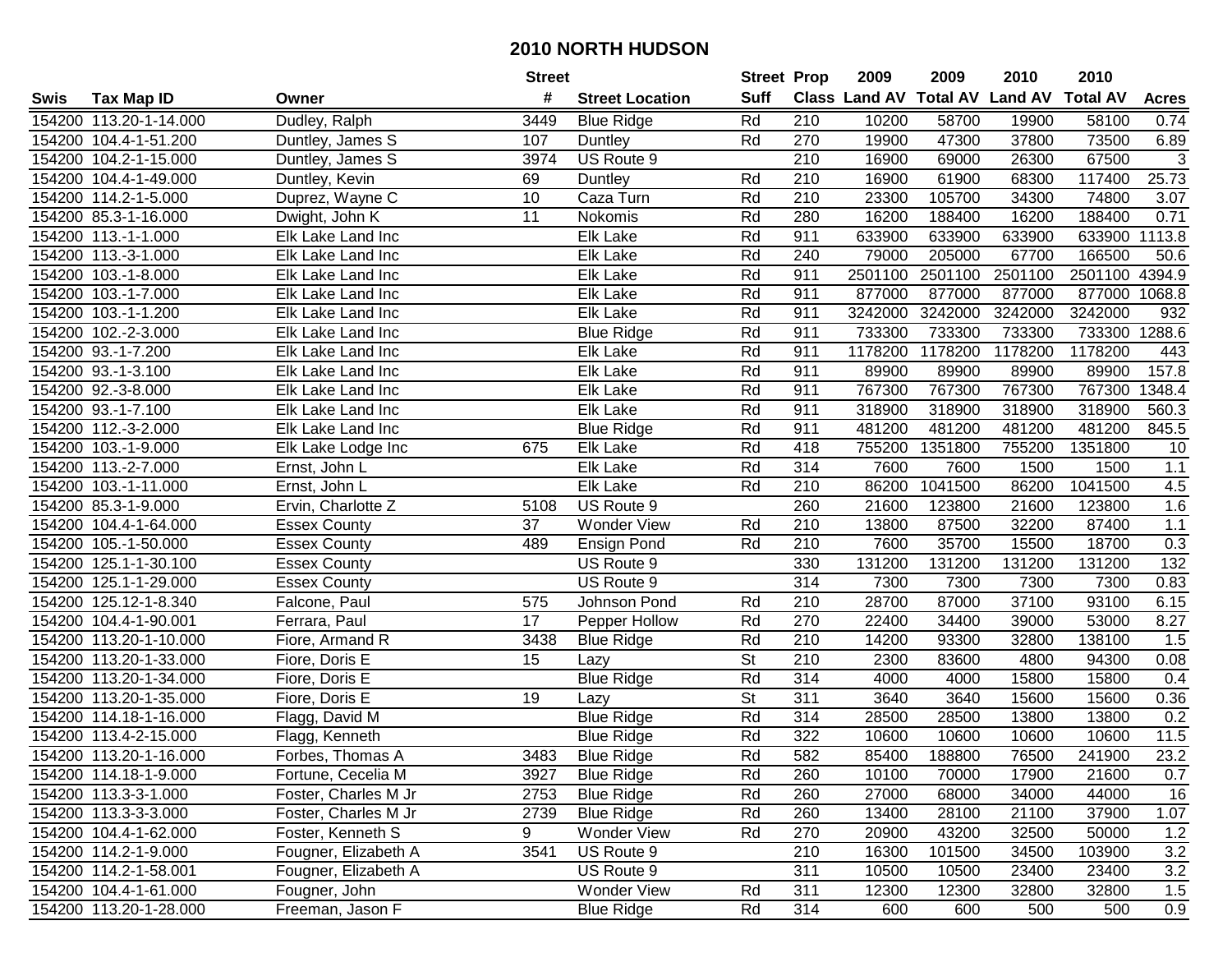|      |                        |                             | <b>Street</b>   |                        | <b>Street Prop</b> |                  | 2009                          | 2009   | 2010           | 2010            |              |
|------|------------------------|-----------------------------|-----------------|------------------------|--------------------|------------------|-------------------------------|--------|----------------|-----------------|--------------|
| Swis | <b>Tax Map ID</b>      | Owner                       | #               | <b>Street Location</b> | <b>Suff</b>        |                  | <b>Class Land AV Total AV</b> |        | <b>Land AV</b> | <b>Total AV</b> | <b>Acres</b> |
|      | 154200 113.20-1-25.000 | Freeman, Jason F            |                 | <b>Blue Ridge</b>      | Rd                 | 322              | 26100                         | 26100  | 23000          | 23000           | 39.9         |
|      | 154200 113.20-1-23.000 | Freeman, Jason F            |                 | <b>Blue Ridge</b>      | Rd                 | 314              | 1100                          | 1100   | 900            | 900             | 1.5          |
|      | 154200 112.4-2-12.000  | French, Frederick R         | 2359            | <b>Blue Ridge</b>      | Rd                 | 260              | 13500                         | 54900  | 32200          | 60100           | $1.1$        |
|      | 154200 112.4-2-13.000  | French, Frederick R         |                 | <b>Blue Ridge</b>      | Rd                 | 314              | 7300                          | 7300   | 1400           | 1400            | $\mathbf{1}$ |
|      | 154200 104.4-1-12.000  | Fries, Michael P            | 120             | Pepper Hollow          | Rd                 | 260              | 21200                         | 65000  | 33700          | 70900           | 2.4          |
|      | 154200 104.4-2-13.000  | Garcia, Thomas F            | 3618            | US Route 9             |                    | $\overline{210}$ | 16600                         | 95000  | 34500          | 104700          | 3.28         |
|      | 154200 114.4-1-44.002  | Gearwar, Christian G        | 3017            | US Route 9             |                    | 210              | 22300                         | 60800  | 34800          | 47500           | 5.4          |
|      | 154200 114.18-1-14.000 | Geene, Jeffrey              | 3885            | <b>Blue Ridge</b>      | Rd                 | 312              | 15300                         | 38600  | 22500          | 26700           | 2.27         |
|      | 154200 105.-1-46.000   | Gendron, Donald J           |                 | Ensign Pond            | Rd                 | 311              | 12100                         | 12100  | 15700          | 15700           | -1           |
|      | 154200 114.2-2-31.200  | Gentile, Victor G           |                 | <b>Hyatt Heights</b>   | Way                | 314              | 17700                         | 17700  | 42600          | 42600           | 8.8          |
|      | 154200 114.2-2-32.100  | Gentile, Victor G           | 71              | <b>Hyatt Heights</b>   | Way                | 240              | 22900                         | 22900  | 106800         | 413600          | 12.72        |
|      | 154200 114.2-2-32.200  | Gentile, Victor G           |                 | <b>Hyatt Heights</b>   | Way                | 314              | 15900                         | 15900  | 40700          | 40700           | 7.37         |
|      | 154200 123.-2-8.000    | Gereau, John E              | 1932            | <b>Blue Ridge</b>      | Rd                 | 260              | 12100                         | 35700  | 24400          | 44400           | 4.3          |
|      | 154200 114.4-1-41.000  | Gero, Marshall              | 2991            | US Route 9             |                    | 210              | 11900                         | 82300  | 25800          | 121200          | 0.9          |
|      | 154200 105.-1-20.100   | Gershon, Nina               | 190             | Duntley                | Rd                 | 240              | 110200                        | 185100 | 129700         | 188800          | 172.2        |
|      | 154200 105.-1-21.000   | Gershon, Nina               |                 | Duntley                | Rd                 | 314              | 12300                         | 12300  | 1900           | 1900            | 4.8          |
|      | 154200 105.-1-15.000   | Gershon, Nina               |                 | Duntley                | Rd                 | 314              | 4200                          | 4200   | 8100           | 8100            | 0.24         |
|      | 154200 105.-1-14.000   | Gershon, Nina               |                 | Duntley                | Rd                 | 314              | 4600                          | 4600   | 8600           | 8600            | 0.3          |
|      | 154200 113.3-2-11.000  | Gilman, Robert L            | 2689            | <b>Blue Ridge</b>      | Rd                 | 260              | 28000                         | 62800  | 37100          | 67500           | 12.12        |
|      | 154200 104.4-3-6.100   | Giroux, Gary G              | 58              | Kenakwar               | Ln                 | 312              |                               |        | 37700          | 40200           | 3.41         |
|      | 154200 104.4-3-6.200   | Giroux, Gary G              |                 | Kenakwar               | Ln                 | $\overline{314}$ |                               |        | 3300           | 3300            | 1.75         |
|      | 154200 114.18-3-3.000  | Gokey John                  | 2936            | US Route 9             |                    | 210              | 5600                          | 32400  | 15500          | 40300           | 0.3          |
|      | 154200 114.18-3-2.120  | Gokey, John E               |                 | US Route 9             |                    | 311              | 10700                         | 10700  | 28900          | 28900           | 9.32         |
|      | 154200 114.18-3-2.110  | Gokey, John E               | 2918            | US Route 9             |                    | 484              | 31300                         | 274000 | 55700          | 324100          | 10.1         |
|      | 154200 125.1-1-28.000  | Gokey, John E               | 2828            | US Route 9             |                    | 210              | 13900                         | 102400 | 32700          | 115000          | 1.39         |
|      | 154200 125.12-1-8.100  | Grace, Kathleen             | 514             | Johnson Pond           | Rd                 | 210              | 178100                        | 339500 | 243400         | 374600          | 3.34         |
|      | 154200 85.3-1-15.000   | Graff, Mary C               | 17              | Nokomis                | Rd                 | 260              | 14400                         | 287100 | 14400          | 287100          | 0.58         |
|      | 154200 85.3-1-19.000   | Grant, Mrs Malcolm          | 5216            | US Route 9             |                    | 260              | 10700                         | 84100  | 10700          | 84100           | 0.3          |
|      | 154200 85.3-1-18.000   | Grant, Pearl EW Davidson    | 5216            | US Route 9             |                    | 260              | 8200                          | 110300 | 8200           | 110300          | 0.4          |
|      | 154200 104.4-1-68.000  | Gregson, Jane               | 3712            | US Route 9             |                    | 312              | 18100                         | 19700  | 28900          | 30500           | 9.3          |
|      | 154200 105.-1-12.000   | Gunsel, Thomas A            |                 | Duntley                | Rd                 | $\overline{314}$ | 5500                          | 5500   | 10800          | 10800           | 0.6          |
|      | 154200 105.-1-13.000   | Gunsel, Thomas A            |                 | Duntley                | Rd                 | 314              | 4800                          | 4800   | 10000          | 10000           | 0.4          |
|      | 154200 104.2-1-12.000  | <b>Guttenberg Richard N</b> | $\overline{54}$ | Greenough              | Rd                 | 240              | 102200                        | 367800 | 123100         | 482300          | 102.5        |
|      | 154200 104.2-1-14.000  | Guttenberg, Nancy           | 49              | Greenough              | Rd                 | $\overline{210}$ | 20900                         | 135800 | 52700          | 98600           | 2.2          |
|      | 154200 113.4-2-4.000   | Guyatte, James B            |                 | <b>Blue Ridge</b>      | Rd                 | 260              | 9500                          | 46600  | 18500          | 59300           | 0.6          |
|      | 154200 114.2-1-10.000  | Hamilton, Robert            | 3589            | US Route 9             |                    | 210              | 14200                         | 85200  | 33100          | 110200          | 1.8          |
|      | 154200 112.4-2-15.000  | Hammond, Thomas C           | 2268            | <b>Blue Ridge</b>      | Rd                 | 240              | 29000                         | 86200  | 46300          | 113500          | 17.64        |
|      | 154200 112.4-2-24.000  | Hammond, Thomas C           |                 | <b>Blue Ridge</b>      | Rd                 | 322              | 16400                         | 16400  | 16900          | 16900           | 20.25        |
|      | 154200 112.4-2-8.000   | Hammond, Tom                |                 | <b>Blue Ridge</b>      | Rd                 | 314              | 4900                          | 4900   | 400            | 400             | 0.17         |
|      | 154200 114.2-2-21.000  | <b>Harkris Realty Corp</b>  | 3200            | US Route 9             |                    | 411              | 21000                         | 166900 | 42500          | 166500          | 2.45         |
|      | 154200 114.2-2-22.000  | <b>Harkris Realty Corp</b>  |                 | US Route 9             |                    | 322              | 22900                         | 22900  | 11500          | 11500           | 12.85        |
|      | 154200 112.4-2-6.000   | Hartofililis, Harriet       | 2169            | <b>Blue Ridge</b>      | Rd                 | 240              | 48300                         | 176500 | 56800          | 260400          | 32.09        |
|      |                        |                             |                 |                        |                    |                  |                               |        |                |                 |              |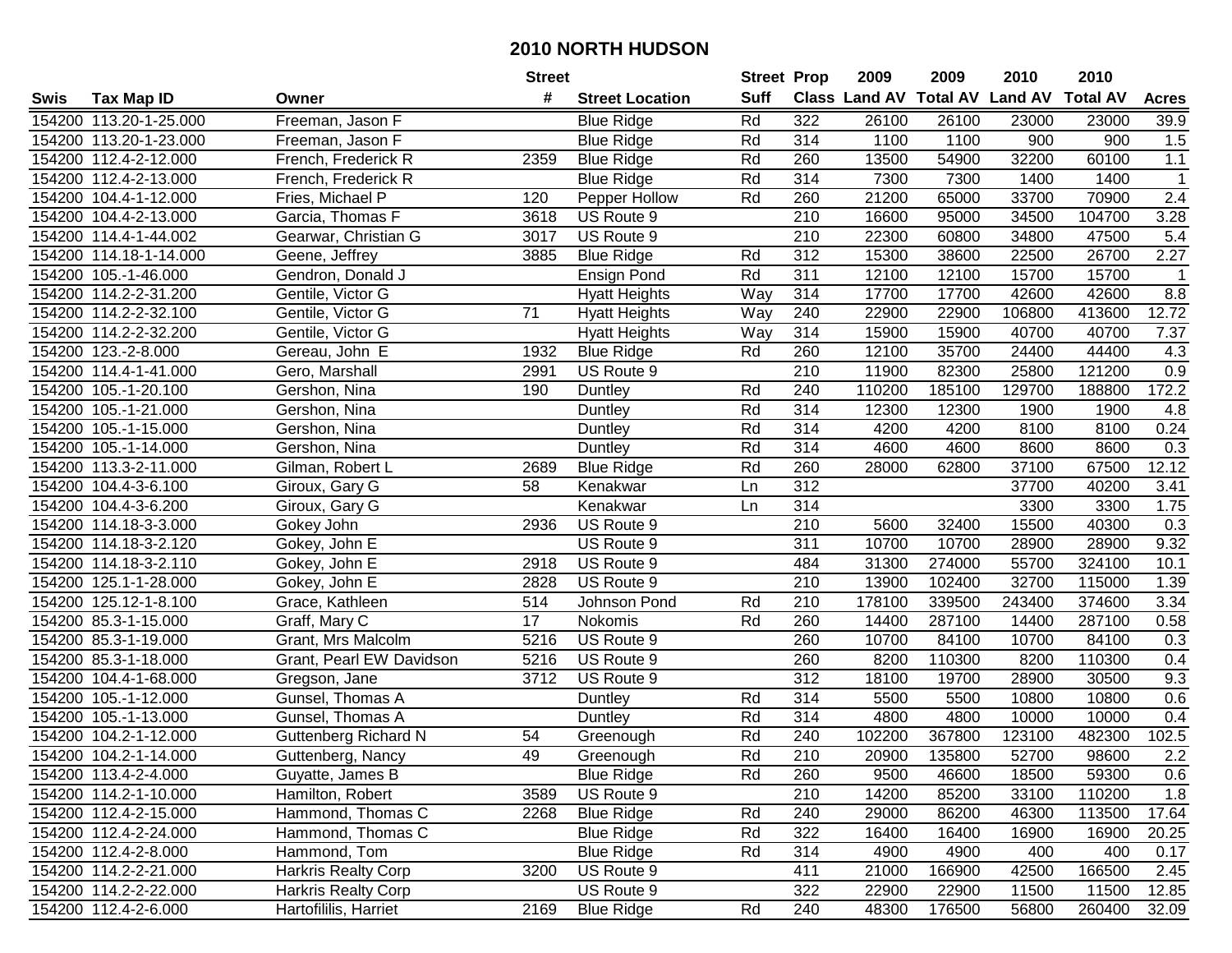|      |                        |                            | <b>Street</b>  |                        | <b>Street Prop</b> |                  | 2009   | 2009   | 2010                                    | 2010   |              |
|------|------------------------|----------------------------|----------------|------------------------|--------------------|------------------|--------|--------|-----------------------------------------|--------|--------------|
| Swis | <b>Tax Map ID</b>      | Owner                      | #              | <b>Street Location</b> | Suff               |                  |        |        | Class Land AV Total AV Land AV Total AV |        | <b>Acres</b> |
|      | 154200 114.2-1-2.000   | Hay, William I             |                | US Route 9             |                    | 314              | 10200  | 10200  | 1800                                    | 1800   | 0.67         |
|      | 154200 85.3-1-17.000   | <b>Hayden Family Trust</b> | 9              | Nokomis                | Rd                 | 260              | 16100  | 286300 | 16100                                   | 286300 | 0.7          |
|      | 154200 114.4-1-36.000  | Hedden, Kenneth A          | $\overline{7}$ | Johnson Pond           | Rd                 | 210              | 10800  | 60800  | 22400                                   | 82000  | 0.68         |
|      | 154200 114.2-1-49.000  | Heitzman, Paul J           | 3374           | US Route 9             |                    | 210              | 8600   | 22000  | 17500                                   | 43300  | $0.5\,$      |
|      | 154200 125.1-1-38.000  | Herman, Vincent F Jr       | 2653           | US Route 9             |                    | 210              | 24500  | 140400 | 40600                                   | 155100 | 10           |
|      | 154200 114.2-1-51.000  | Herrick, Roscoe S          | 3363           | US Route 9             |                    | 210              | 10900  | 97300  | 22400                                   | 106200 | 0.8          |
|      | 154200 125.1-1-34.000  | Hilinski, Robert           | 2504           | US Route 9             |                    | 280              | 13300  | 118900 | 31501                                   | 202400 | $\mathbf{1}$ |
|      | 154200 113.3-2-8.000   | Hill, Mary Ann             |                | <b>Blue Ridge</b>      | Rd                 | 322              | 56700  | 56700  | 50300                                   | 50300  | 38.5         |
|      | 154200 114.18-1-10.000 | Holligan, Frederick J      | 3921           | <b>Blue Ridge</b>      | Rd                 | $\overline{210}$ | 32800  | 90900  | 19500                                   | 60900  | 0.7          |
|      | 154200 85.3-1-21.000   | Hopple, Ed                 | 5228           | US Route 9             |                    | 280              | 20500  | 348400 | 20500                                   | 348400 | 1.1          |
|      | 154200 115.-1-1.200    | Houck, Linda               | 331            | <b>Ensign Pond</b>     | Rd                 | 270              | 19600  | 28400  | 25800                                   | 25900  | $5.9\,$      |
|      | 154200 113.3-2-5.000   | Howard, Steve              | 2623           | <b>Blue Ridge</b>      | Rd                 | 260              | 13200  | 59400  | 32000                                   | 67100  |              |
|      | 154200 113.3-2-6.000   | Howard, Steve              |                | <b>Blue Ridge</b>      | Rd                 | 311              | 4900   | 4900   | 700                                     | 700    | 0.45         |
|      | 154200 104.4-1-31.100  | lannaccone, James          | 44             | Pepper Hollow          | Rd                 | 210              | 23100  | 106000 | 39100                                   | 116200 | 8.3          |
|      | 154200 105.-1-44.000   | James, Matthew R           | 495            | Ensign Pond            | Rd                 | 322              | 65900  | 65900  | 67700                                   | 67700  | 94.04        |
|      | 154200 112.4-2-14.000  | Jepson, Donald Jr          | 2318           | <b>Blue Ridge</b>      | Rd                 | 240              | 60700  | 98900  | 63600                                   | 116900 | 41.56        |
|      | 154200 114.2-1-3.000   | Johnson, Helen             | 28             | Caza Turn              | Rd                 | 210              | 15600  | 30100  | 17100                                   | 33000  | 2.85         |
|      | 154200 85.3-1-23.000   | Johnson, William L         | 82             | Nokomis                | Rd                 | 260              | 20500  | 123900 | 20500                                   | 123900 | $\mathbf 1$  |
|      | 154200 104.4-2-4.000   | Johnston, Violet M         | 3647           | US Route 9             |                    | 260              | 8800   | 14400  | 16400                                   | 19500  | 0.5          |
|      | 154200 104.4-1-8.300   | Johnston, Violet M         |                | Pepper Hollow          | Rd                 | 322              | 7600   | 7600   | 6300                                    | 6300   | 11.6         |
|      | 154200 112.4-2-18.000  | Jolly, Penny H             |                | <b>Blue Ridge</b>      | Rd                 | 322              | 200500 | 200500 | 240700                                  | 240700 | 16.56        |
|      | 154200 112.4-2-5.000   | Jolly, Penny H             |                | <b>Blue Ridge</b>      | Rd                 | 910              | 46800  | 46800  | 50600                                   | 50600  | 70.26        |
|      | 154200 112.4-2-2.000   | Jolly, Penny H             |                | <b>Blue Ridge</b>      | Rd                 | 322              | 22800  | 22800  | 11400                                   | 11400  | 12.6         |
|      | 154200 112.4-2-1.000   | Jolly, Penny H             |                | <b>Blue Ridge</b>      | Rd                 | 314              | 5700   | 5700   | 1000                                    | 1000   | 0.7          |
|      | 154200 112.4-2-3.000   | Jolly, Penny H             | 2074           | <b>Blue Ridge</b>      | Rd                 | 322              | 39400  | 39400  | 20500                                   | 20500  | 25.2         |
|      | 154200 112.4-2-19.000  | Jolly, Penny H             |                | <b>Blue Ridge</b>      | Rd                 | 240              | 210100 | 323500 | 314200                                  | 475500 | 39.81        |
|      | 154200 112.4-2-7.000   | Jordan, James D            | 2185           | <b>Blue Ridge</b>      | Rd                 | 240              | 49000  | 189000 | 56400                                   | 159000 | 31.6         |
|      | 154200 104.2-1-4.200   | Jorgensen, Todd R          |                | US Route 9             |                    | 910              | 102100 | 102100 | 69100                                   | 69100  | 119.95       |
|      | 154200 125.12-1-8.330  | Kadric, Mumin              | 549            | Johnson Pond           | Rd                 | 210              | 20500  | 69300  | 29700                                   | 70200  | 6.15         |
|      | 154200 113.20-1-7.000  | Kanaly, William J Jr       | 3421           | <b>Blue Ridge</b>      | Rd                 | 210              | 5900   | 75300  | 12000                                   | 71700  | 0.2          |
|      | 154200 113.20-1-8.110  | Kanaly, William J Jr       |                | <b>Blue Ridge</b>      | Rd                 | 311              | 5900   | 5900   | 1100                                    | 1100   | 0.76         |
|      | 154200 123.-2-2.000    | Karpinske, Peter           | 1811           | <b>Blue Ridge</b>      | Rd                 | 240              | 44300  | 73800  | 60400                                   | 72800  | 55.8         |
|      | 154200 114.18-2-3.000  | Keenan, Brian              | 2941           | US Route 9             |                    | $\overline{210}$ | 17400  | 137700 | 32600                                   | 172100 | 1.3          |
|      | 154200 114.2-1-8.000   | Keller, Christopher E      | 3535           | US Route 9             |                    | 210              | 13300  | 72800  | 33500                                   | 95200  | 2.1          |
|      | 154200 104.4-3-17.000  | Kenakwar Corp              |                | Alsatia                | Dr                 | 322              |        |        | 22400                                   | 22400  | 25.1         |
|      | 154200 104.4-1-7.000   | Kern, Julia                | 177            | Pepper Hollow          | Rd                 | 260              | 22300  | 60400  | 53800                                   | 62200  | 3.3          |
|      | 154200 114.2-2-30.000  | King John C Sr             |                | US Route 9             |                    | 311              | 12200  | 12200  | 24600                                   | 24600  | 4.55         |
|      | 154200 104.2-1-5.300   | King, John C Sr            |                | US Route 9             |                    | 311              | 4900   | 4900   | 16000                                   | 16000  | 0.42         |
|      | 154200 104.2-1-11.100  | King, John C Sr            | 124            | Greenough              | Rd                 | 280              | 71700  | 175700 | 99500                                   | 212600 | 94.73        |
|      | 154200 104.2-1-6.000   | King, John C Sr            |                | US Route 9             |                    | 314              | 4400   | 4400   | 400                                     | 400    | 0.19         |
|      | 154200 114.2-2-12.000  | King, Michael W            | 3260           | US Route 9             |                    | 312              | 9500   | 15000  | 22700                                   | 28700  | 2.49         |
|      | 154200 104.2-1-2.100   | Koller, Larry              |                | Pepper Hollow          | Rd                 | 720              | 34000  | 34000  | 34000                                   | 34000  | 11.5         |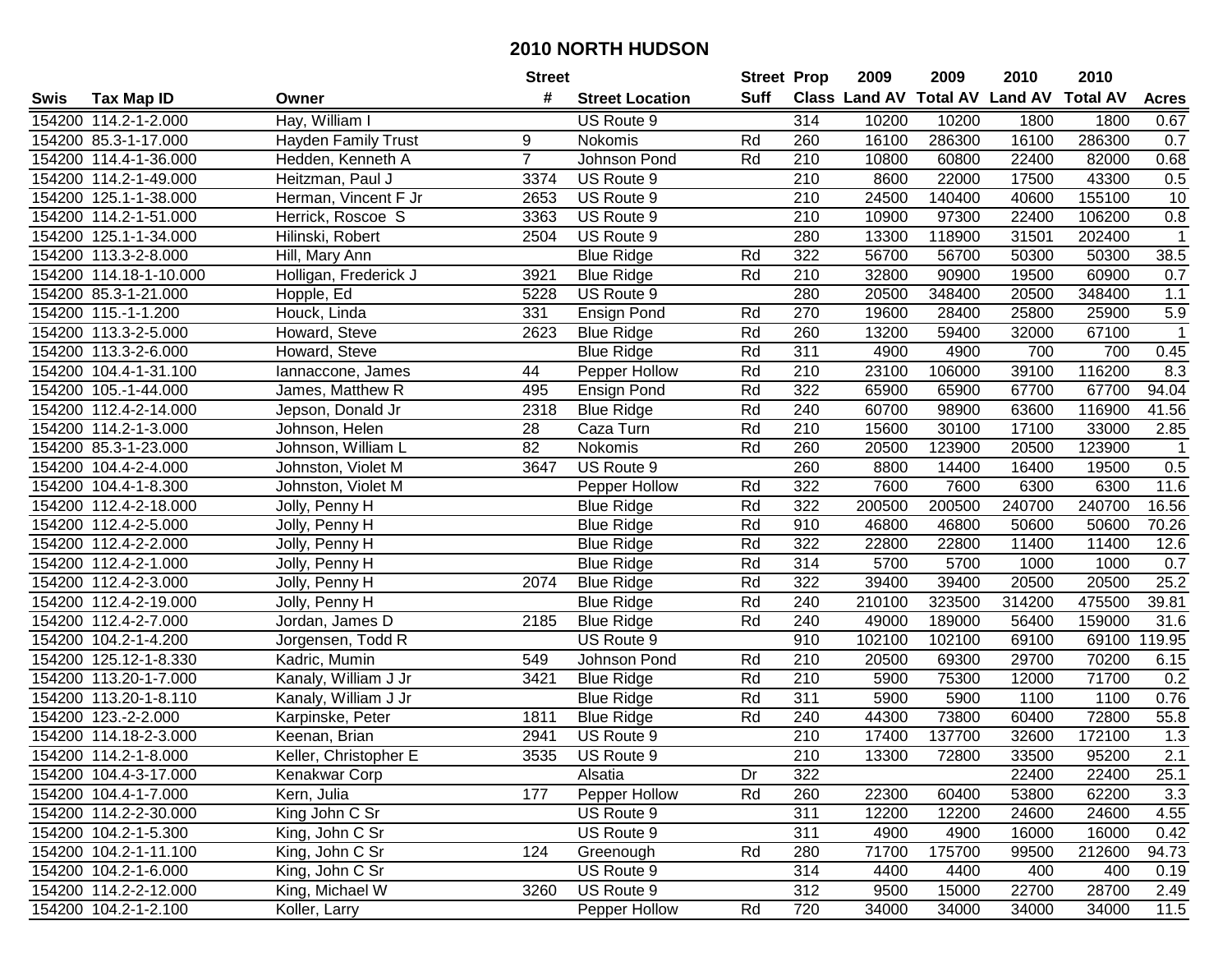|      |                       |                          | <b>Street</b> |                        | <b>Street Prop</b> |                  | 2009                          | 2009    | 2010           | 2010            |              |
|------|-----------------------|--------------------------|---------------|------------------------|--------------------|------------------|-------------------------------|---------|----------------|-----------------|--------------|
| Swis | <b>Tax Map ID</b>     | Owner                    | #             | <b>Street Location</b> | <b>Suff</b>        |                  | <b>Class Land AV Total AV</b> |         | <b>Land AV</b> | <b>Total AV</b> | <b>Acres</b> |
|      | 154200 104.2-1-3.100  | Koller, Larry            |               | Pepper Hollow          | Rd                 | 910              | 53000                         | 53000   | 67100          | 67100           | 93.2         |
|      | 154200 104.4-1-42.000 | Koller, Larry W          | 8             | Marsden                | Rd                 | 210              | 22600                         | 113000  | 54300          | 126900          | 3.8          |
|      | 154200 104.4-1-3.000  | Kolodzey, Charles Jr     |               | Pepper Hollow          | Rd                 | 260              | 7900                          | 42600   | 25600          | 54200           | $\mathbf{1}$ |
|      | 154200 104.4-1-4.003  | Kosto, Michael J         |               | US Route 9             |                    | 910              | 70200                         | 70200   | 62400          | 62400           | 86.66        |
|      | 154200 104.2-1-19.000 | Koziel, Kenneth          |               | US Route 9             |                    | 311              | 9500                          | 9500    | 22800          | 22800           | 2.7          |
|      | 154200 104.2-1-22.000 | Koziel, Kenneth          | 3949          | US Route 9             |                    | 260              | 18100                         | 76800   | 46000          | 77000           | 4.3          |
|      | 154200 104.4-1-29.000 | Kralik Jozef             |               | Pepper Hollow          | Rd                 | 322              | 25100                         | 25100   | 11500          | 11500           | 10           |
|      | 154200 104.4-1-79.000 | Kralik Jozef             | 3795          | US Route 9             |                    | 270              | 78800                         | 126700  | 69700          | 82200           | 44.7         |
|      | 154200 113.4-2-8.000  | Kristiansen, Jane E      |               | <b>Blue Ridge</b>      | Rd                 | 314              | 4700                          | 4700    | 2600           | 2600            | 3.6          |
|      | 154200 113.4-2-9.000  | Kristiansen, Jane E      |               | <b>Blue Ridge</b>      | Rd                 | 322              | 37300                         | 37300   | 34800          | 34800           | 48.3         |
|      | 154200 113.4-2-7.000  | Kristiansen, Jane E      | 3314          | <b>Blue Ridge</b>      | Rd                 | 240              | 72200                         | 145700  | 66800          | 122900          | 45.9         |
|      | 154200 114.4-1-37.000 | Kugler, Virginia M       | 20            | Johnson Pond           | Rd                 | 210              | 8200                          | 80600   | 16500          | 107300          | 0.4          |
|      | 154200 114.18-3-2.200 | Kugler, Virginia M       |               | US Route 9             |                    | 314              | 500                           | 500     | 400            | 400             | 0.18         |
|      | 154200 114.4-1-38.000 | Kugler, Virginia M       |               | Johnson Pond           | Rd                 | 322              | 32400                         | 32400   | 17200          | 17200           | 20.6         |
|      | 154200 114.18-3-1.000 | Kugler, Virginia M       |               | US Route 9             |                    | 314              | 8200                          | 8200    | 21200          | 21200           | 1.12         |
|      | 154200 105.-1-49.000  | Kurywka, Michael         | 475           | Ensign Pond            | Rd                 | 270              | 10800                         | 25500   | 21400          | 23300           | 0.78         |
|      | 154200 104.2-1-3.200  | LaFlower, Paul           |               | US Route 9             |                    | 910              | 50400                         | 50400   | 51000          | 51000           | 88.6         |
|      | 154200 104.2-1-2.200  | LaFlower, Paul           |               | US Route 9             |                    | 910              | 77800                         | 77800   | 78800          | 78800           | 136.8        |
|      | 154200 104.4-1-8.130  | LaFlower, Paul           |               | Pepper Hollow          | Rd                 | 322              | 45000                         | 45000   | 16700          | 16700           | 29           |
|      | 154200 104.4-3-7.300  | LaMontain, Michael       |               | Kenakwar               | Ln                 | 314              |                               |         | 800            | 800             | 0.28         |
|      | 154200 104.4-3-7.200  | LaMontain, Michael       |               | Kenakwar               | Ln                 | 314              |                               |         | 1800           | 1800            | 0.65         |
|      | 154200 104.4-3-7.100  | LaMontain, Michael       | 40            | Kenakwar               | Ln                 | 312              |                               |         | 38400          | 53600           | 4.15         |
|      | 154200 104.4-1-76.000 | Lang, Karen S            | 3764          | US Route 9             |                    | 271              | 14000                         | 35200   | 32600          | 61100           | 1.3          |
|      | 154200 113.3-3-5.000  | Langworthy, Donald A Jr  | 2767          | <b>Blue Ridge</b>      | Rd                 | 210              | 14400                         | 90800   | 33400          | 149700          | 1.99         |
|      | 154200 113.3-2-2.000  | Larsen, Larry            | 2600          | <b>Blue Ridge</b>      | Rd                 | 260              | 5800                          | 13100   | 15000          | 19800           | 0.25         |
|      | 154200 113.3-2-3.000  | Larsen, Larry            | 2604          | <b>Blue Ridge</b>      | Rd                 | 260              | 7600                          | 13400   | 15000          | 18400           | 0.25         |
|      | 154200 114.18-2-6.000 | Lenhard, Michael K       |               | US Route 9             |                    | $\overline{311}$ | 8500                          | 8500    | 16600          | 16600           | 0.52         |
|      | 154200 114.18-2-7.110 | Lenhard, Regina M        | 4035          | <b>Blue Ridge</b>      | Rd                 | 582              | 328700                        | 1213000 | 360700         | 1409200         | 20.42        |
|      | 154200 114.2-1-1.200  | Levy, Mark W             | 85            | Caza Turn              | Rd                 | 240              | 34100                         | 180400  | 45800          | 206400          | 17           |
|      | 154200 114.2-2-8.000  | Liberty, James B         | 13            | Liberty                | Rd                 | $\overline{210}$ | 15400                         | 95700   | 33200          | 92700           | 1.9          |
|      | 154200 114.2-2-7.000  | Liberty, James B         |               | Liberty                | Rd                 | 311              | 8500                          | 8500    | 22100          | 22100           | 1.84         |
|      | 154200 125.1-1-26.000 | Liberty, James B         | 2867          | US Route 9             |                    | 210              | 8000                          | 71600   | 16100          | 58500           | 0.36         |
|      | 154200 113.20-1-4.000 | Little Dutchman Club Inc | 3399          | <b>Blue Ridge</b>      | Rd                 | 314              | 2700                          | 2700    | 400            | 400             | 0.16         |
|      | 154200 113.20-1-8.300 | Little Dutchman Club Inc |               | <b>Blue Ridge</b>      | Rd                 | 314              | 4800                          | 4800    | 700            | 700             | 0.39         |
|      | 154200 113.20-1-5.000 | Little Dutchman Club Inc | 3411          | <b>Blue Ridge</b>      | Rd                 | 312              | 6600                          | 31700   | 13800          | 23000           | 0.23         |
|      | 154200 114.2-2-2.000  | Loding, Thomas J Sr      | 3355          | US Route 9             |                    | 210              | 27700                         | 53800   | 58500          | 81200           | 8.01         |
|      | 154200 113.20-1-8.120 | Lohn, Henry J            | 3423          | <b>Blue Ridge</b>      | Rd                 | 314              | 7600                          | 7600    | 21200          | 21200           | 1.14         |
|      | 154200 105.-1-53.200  | Lowe, Arthur A Jr        | 445           | Ensign Pond            | Rd                 | 240              | 40000                         | 69500   | 48800          | 105400          | 35           |
|      | 154200 105.-1-52.000  | Lozito, Ronald           | 459           | <b>Ensign Pond</b>     | Rd                 | 240              | 75000                         | 111400  | 118100         | 250900          | 120.64       |
|      | 154200 114.4-1-24.000 | Luedtke, Barbara A       | 3066          | US Route 9             |                    | 240              | 45300                         | 65000   | 51800          | 60800           | 25.2         |
|      | 154200 125.12-1-8.500 | Mahoney, Edward J        | 542           | Johnson Pond           | Rd                 | 260              | 98100                         | 158700  | 178300         | 228600          | 1.48         |
|      | 154200 104.4-1-27.000 | Manchester Hunt Club Inc | 123           | Pepper Hollow          | Rd                 | 260              | 19200                         | 54900   | 50300          | 77200           | 1.1          |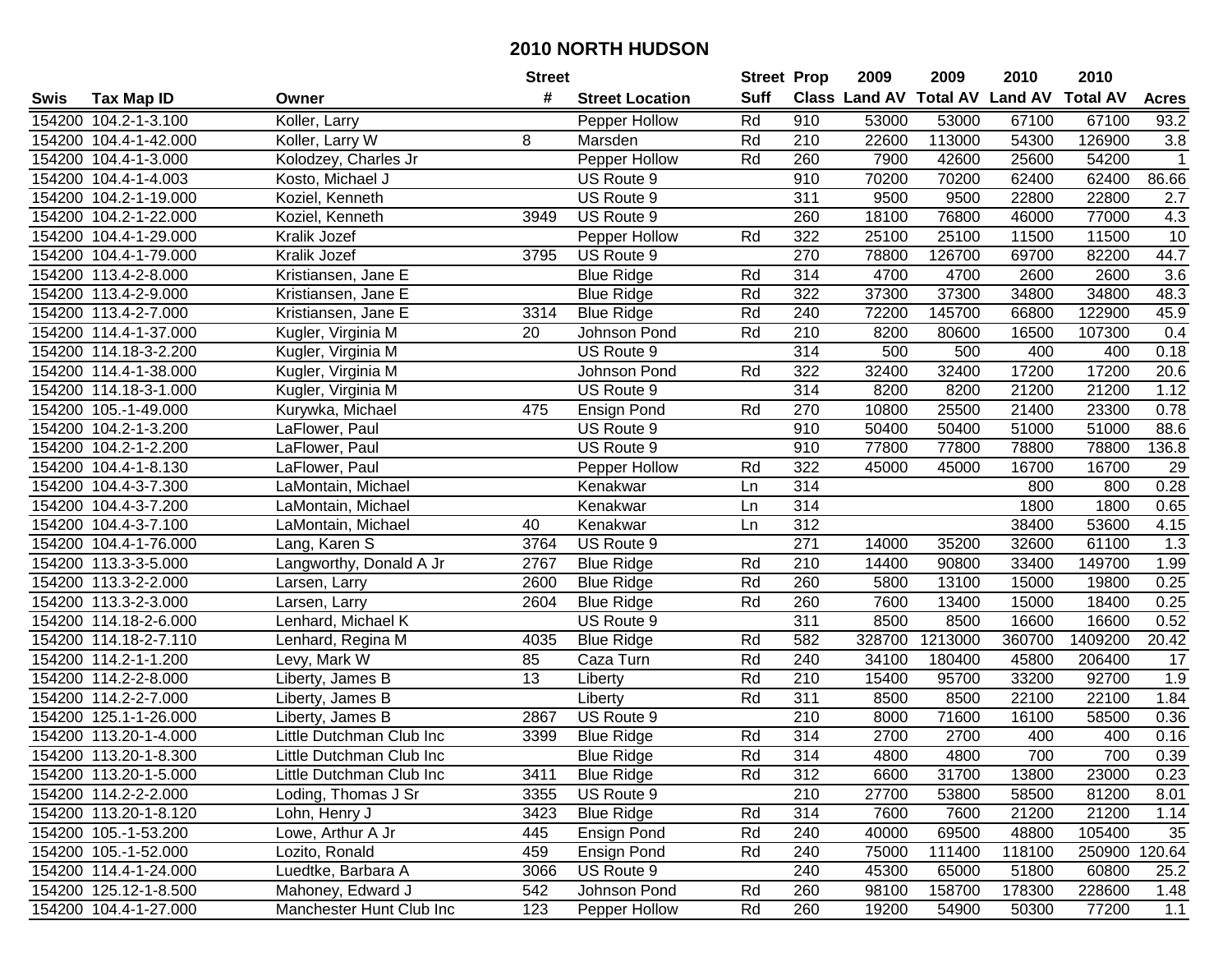|      |                            |                              | <b>Street</b> |                        | <b>Street Prop</b> |                  | 2009                          | 2009   | 2010           | 2010            |                |
|------|----------------------------|------------------------------|---------------|------------------------|--------------------|------------------|-------------------------------|--------|----------------|-----------------|----------------|
| Swis | Tax Map ID                 | Owner                        | #             | <b>Street Location</b> | <b>Suff</b>        |                  | <b>Class Land AV Total AV</b> |        | <b>Land AV</b> | <b>Total AV</b> | <b>Acres</b>   |
|      | 154200 112.4-2-9.200       | Mara Joint Trust             |               | <b>Blue Ridge</b>      | Rd                 | 322              | 52400                         | 52400  | 49900          | 49900           | 37.89          |
|      | 154200 112.4-2-9.300       | Mara Joint Trust             |               | <b>Blue Ridge</b>      | Rd                 | 322              | 63400                         | 63400  | 56400          | 56400           | 46.9           |
|      | 154200 112.4-2-9.100       | Mara Joint Trust             | 2327          | <b>Blue Ridge</b>      | Rd                 | 312              | 16500                         | 28500  | 38800          | 48100           | 8.06           |
|      | 154200 105.-1-19.000       | Marion, Lee F                | 174           | Duntley                | Rd                 | 210              | 8100                          | 38500  | 17200          | 61600           | 0.47           |
|      | 154200 114.2-1-1.100       | Markham, John E              | 3523          | US Route 9             |                    | 240              | 116200                        | 216600 | 173300         | 284800          | 172.22         |
|      | 154200 105.-1-22.000       | Marsden, Michael             |               | <b>Ensign Pond</b>     | Rd                 | 910              | 57000                         | 57000  | 65400          | 65400           | 200            |
|      | 154200 104.4-1-32.120      | Marsden, Michael A           |               | US Route 9             |                    | 322              | 27600                         | 27600  | 34200          | 34200           | 16.2           |
|      | 154200 104.2-1-20.000      | Marsden, Michael A           | 3943          | US Route 9             |                    | 260              | 14000                         | 74300  | 51400          | 75100           | 3.85           |
|      | 154200 104.2-1-16.000      | Marsden, Michael A           | 3948          | US Route 9             |                    | $\overline{210}$ | 13100                         | 51600  | 27000          | 58500           | 2.25           |
|      | 154200 104.4-1-59.200      | Marsden, Michael A           |               | Duntley                | Rd                 | 311              | 8600                          | 8600   | 22300          | 22300           | $\sqrt{2}$     |
|      | 154200 104.4-1-36.100      | Marsden, Michael A           | 3857          | US Route 9             |                    | 210              | 22500                         | 71600  | 54100          | 108900          | 3.6            |
|      | 154200 115.-1-2.000        | Masterson Michael J          | 334           | <b>Ensign Pond</b>     | Rd                 | 210              | 17000                         | 88300  | 35200          | 121200          | 4              |
|      | 154200 104.4-2-2.000       | Maynard, Thomas C III        | 3623          | US Route 9             |                    | 210              | 18200                         | 94700  | 35900          | 133700          | 4.84           |
|      | 154200 114.2-1-47.000      | McCarthy, Maryjo             |               | US Route 9             |                    | 314              | 8600                          | 8600   | 2300           | 2300            | $\overline{2}$ |
|      | 154200 114.2-1-48.000      | McCarthy, Maryjo             | 3364          | US Route 9             |                    | 210              | 12000                         | 76500  | 27200          | 95400           | 0.9            |
|      | 154200 85.3-1-2.000        | McCoy Neal S                 | 43            | Underwood              | Rd                 | 210              | 20500                         | 262200 | 20500          | 262200          | $1.1$          |
|      | 154200 123.-2-7.000        | McDonald, Edward J           | 1878          | <b>Blue Ridge</b>      | Rd                 | 240              | 65300                         | 226200 | 91500          | 233000          | 99             |
|      | 154200 113.3-3-2.000       | McDonald, Thomas             | 2733          | <b>Blue Ridge</b>      | Rd                 | 210              | 8600                          | 92600  | 17200          | 87900           | 0.47           |
|      | 154200 104.4-1-25.000      | McDonough, Dorothy           |               | Pepper Hollow          | Rd                 | 311              | 23900                         | 23900  | 38900          | 38900           | 4.6            |
|      | 154200 104.4-1-38.100      | McKee, James T               |               | Duntley                | Rd                 | 314              | 16700                         | 16700  | 37900          | 37900           | $3.6\,$        |
|      | 154200 104.4-1-37.000      | McKee, James T               | 3800          | US Route 9             |                    | 210              | 22300                         | 94200  | 54000          | 128400          | 3.5            |
|      | 154200 104.4-1-6.000       | McKee, Jean A                |               | US Route 9             |                    | 910              | 56800                         | 56800  | 45700          | 45700           | 63.48          |
|      | 154200 104.4-1-81.002      | McKee, Jean A                | 3763          | US Route 9             |                    | 240              | 50500                         | 118100 | 79200          | 136000          | 66.6           |
|      | 154200 104.4-1-44.002      | McNaughton, James M          | 6             | Marsden                | Rd                 | 210              | 25500                         | 92000  | 54700          | 104900          | 4.18           |
|      | 154200 104.4-1-43.000      | McNaughton, James M          |               | US Route 9             |                    | 314              | 13100                         | 13100  | 34100          | 34100           | 1.1            |
|      | 154200 104.4-1-39.100/2010 | Meehan, Thomas J             | 3836          | US Route 9             |                    | 314              |                               |        | 40600          | 40600           |                |
|      | 154200 104.4-1-39.100      | Meehan, Thomas J             | 3836          | US Route 9             |                    | 314              | 13900                         | 44700  | 40600          | 40600           | 6.3            |
|      | 154200 104.4-1-5.000       | Meinrenken, John F           | 3765          | US Route 9             |                    | 260              | 19000                         | 36800  | 27000          | 46300           |                |
|      | 154200 114.2-1-13.214      | Merlino, Philip J            | 3563          | US Route 9             |                    | 240              | 25360                         | 95560  | 41400          | 158200          | 10.9           |
|      | 154200 114.2-2-13.000      | Meyer, Joseph A              |               | US Route 9             |                    | $\overline{314}$ | 19300                         | 19300  | 40200          | 40200           | 5.91           |
|      | 154200 114.2-2-27.000      | Meyer, Joseph A              |               | US Route 9             |                    | 910              | 65200                         | 65200  | 75300          | 75300           | 104.52         |
|      | 154200 104.4-1-75.000      | Miller, Wade A               | 34            | <b>Wonder View</b>     | Rd                 | 210              | 13900                         | 121900 | 32700          | 165700          | 1.4            |
|      | 154200 104.4-1-41.000      | Milligan, Donald             | 3858          | US Route 9             |                    | $\overline{210}$ | 10000                         | 103700 | 19500          | 132100          | 0.7            |
|      | 154200 104.4-1-35.000      | Millman, Robert L            | 13            | Pepper Hollow          | Rd                 | 260              | 15900                         | 76200  | 53500          | 100100          | $\overline{3}$ |
|      | 154200 104.4-2-14.000      | Minch, Ronald                | 3616          | US Route 9             |                    | 260              | 21700                         | 37200  | 26200          | 41200           | 6.38           |
|      | 154200 104.4-1-45.100      | Moffat, David M Jr           |               | US Route 9             |                    | 314              | 15200                         | 19400  | 36600          | 36600           | 2.37           |
|      | 154200 125.1-1-22.000      | Moore Family Real Estate LLC | 4010          | <b>Blue Ridge</b>      | Rd                 | 421              | 163000                        | 534600 | 163000         | 534600          | 49.6           |
|      | 154200 114.18-1-15.000     | Moore, Claire B              | 3883          | <b>Blue Ridge</b>      | Rd                 | 210              | 8200                          | 99100  | 16500          | 123000          | 0.4            |
|      | 154200 114.18-1-6.000      | Moore, Claire B              |               | <b>Blue Ridge</b>      | Rd                 | 314              | 7400                          | 7400   | 1400           | 1400            | 1.05           |
|      | 154200 85.3-1-20.000       | Moore, James E Jr            | 5216          | US Route 9             |                    | 280              | 23300                         | 128300 | 23300          | 128300          | 1.1            |
|      | 154200 104.4-1-22.000      | Moore, Louise                | 77            | Pepper Hollow          | Rd                 | 260              | 9300                          | 40500  | 18500          | 48400           | 0.6            |
|      | 154200 104.4-2-7.000       | Moore, Ronald J              | 3658          | US Route 9             |                    | 210              | 13100                         | 108800 | 32000          | 156100          | $\overline{1}$ |
|      |                            |                              |               |                        |                    |                  |                               |        |                |                 |                |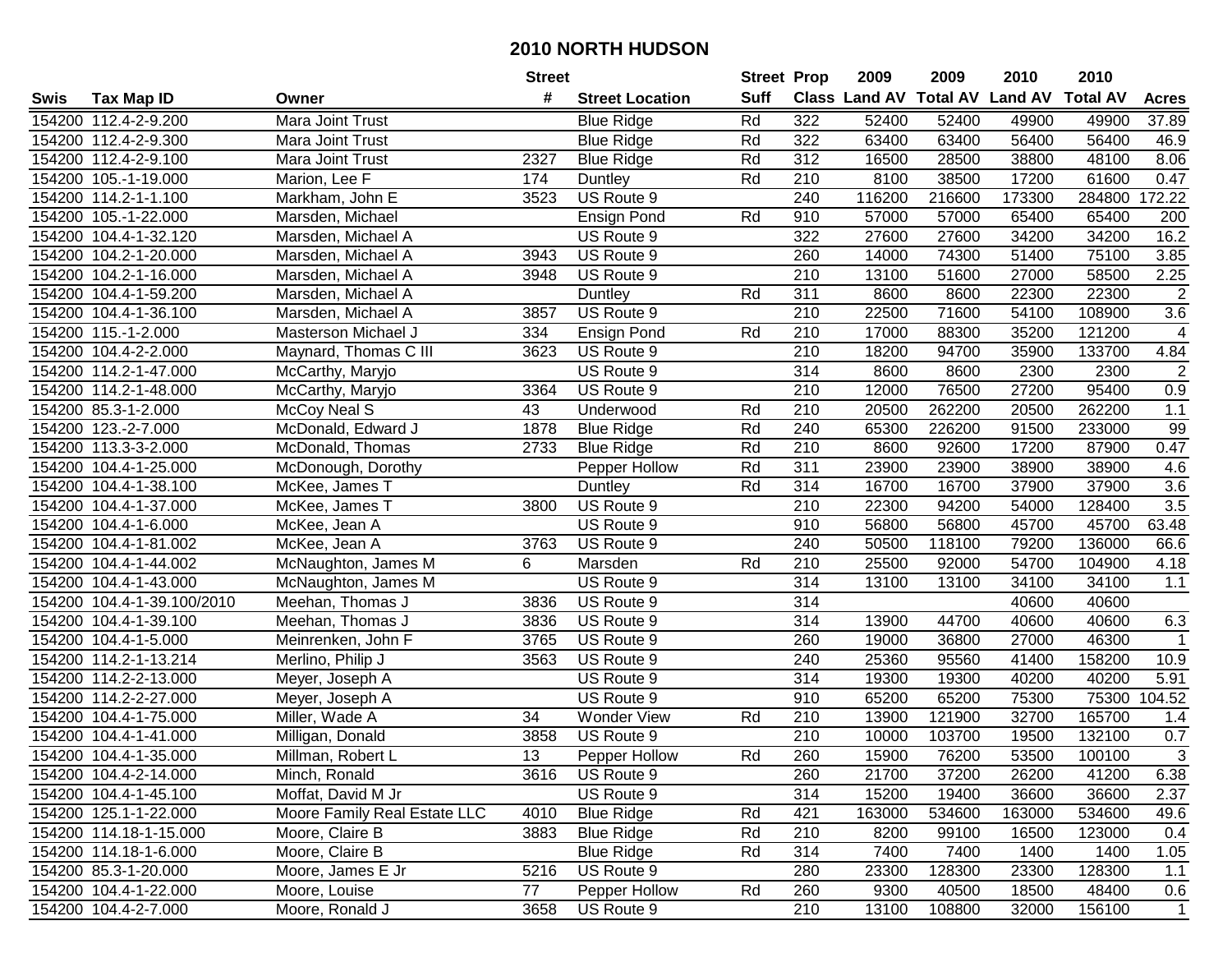|        |                               |                                 | <b>Street</b> |                             | <b>Street Prop</b> |                  | 2009                          | 2009    | 2010           | 2010            |                |
|--------|-------------------------------|---------------------------------|---------------|-----------------------------|--------------------|------------------|-------------------------------|---------|----------------|-----------------|----------------|
| Swis   | Tax Map ID                    | Owner                           | #             | <b>Street Location</b>      | <b>Suff</b>        |                  | <b>Class Land AV Total AV</b> |         | <b>Land AV</b> | <b>Total AV</b> | <b>Acres</b>   |
|        | 154200 85.3-1-10.000          | Moose House Mgmnt LLC           | 30            | Nokomis                     | Rd                 | 280              | 10800                         | 125100  | 10800          | 125100          | 0.38           |
|        | 154200 105.-1-53.100          | Moreo, Thomas                   |               | <b>Ensign Pond</b>          | Rd                 | 322              | 35300                         | 35300   | 58700          | 58700           | 50             |
|        | 154200 114.2-1-36.000         | Morgan, Donald                  | 3403          | US Route 9                  |                    | 210              | 21100                         | 75100   | 52900          | 134600          | 2.35           |
|        | 154200 104.4-1-38.200         | Morissey, Patrick               | 45            | Duntley                     | Rd                 | 210              | 22500                         | 76600   | 54000          | 105000          | 3.5            |
|        | 154200 125.12-1-8.350         | Morris, John A                  |               | Johnson Pond                | Rd                 | $\overline{314}$ | 14400                         | 14400   | 26000          | 26000           | 6.14           |
|        | 154200 113.3-4-1.000          | Morris, Wallace                 | 2809          | <b>Blue Ridge</b>           | Rd                 | $\overline{210}$ | 14600                         | 57200   | 33400          | 119500          | 1.98           |
|        | 154200 114.2-2-31.300         | Moryl, Joseph M                 | 52            | <b>Hyatt Heights</b>        | Way                | 312              | 15600                         | 15600   | 40400          | 42400           | 7.2            |
|        | 154200 114.2-1-6.000          | Moses, Catherine L              | 6             | Ensign Pond                 | Rd                 | 210              | 13800                         | 62500   | 32500          | 86100           | 1.2            |
|        | 154200 114.4-1-40.000         | Moses, Kevin T                  | 2985          | US Route 9                  |                    | $\overline{210}$ | 24900                         | 82900   | 54500          | 136300          | $\overline{4}$ |
|        | 154200 104.2-1-4.110          | <b>Mountain Forest Products</b> |               | US Route 9                  |                    | 910              | 53200                         | 53200   | 70100          | 70100           | 97.37          |
|        | 154200 104.2-1-5.110          | <b>Mountain Forest Products</b> |               | US Route 9                  |                    | 322              | 22800                         | 22800   | 43900          | 43900           | 29.63          |
|        | 154200 104.2-1-11.220         | Mower, Edwin L                  |               | Greenough                   | Rd                 | 314              | 15600                         | 15600   | 4400           | 4400            | 2.94           |
|        | 154200 104.2-1-11.320         | Mower, Edwin L                  | 100           | Greenough                   | Rd                 | 210              | 16000                         | 68600   | 34500          | 76400           | 3.2            |
|        | 154200 85.3-1-14.000          | Moylan, Dudley J                | 36            | Nokomis                     | Rd                 | 260              | 8000                          | 110900  | 8000           | 110900          | 0.3            |
|        | 154200 85.3-1-12.000          | Moylan, Dudley J                |               | US Route 9                  |                    | 312              | 1140                          | 14400   | 300            | 16000           | 0.1            |
|        | 154200 125.1-1-30.200         | Mullis, JW                      | 2840          | US Route 9                  |                    | 270              | 15300                         | 78700   | 33600          | 51300           | 2.27           |
|        | 154200 114.2-1-54.000         | Myrtle, Hugh T                  | 3373          | US Route 9                  |                    | $\overline{210}$ | 24800                         | 166200  | 55100          | 244700          | 4.6            |
|        | 154200 125.3-1-2.000          | <b>National Grid</b>            |               | US Route 9                  |                    | 882              | 5800                          | 5800    | 12200          | 12200           | 7.1            |
|        | 154200 125.1-1-20.000         | <b>National Grid</b>            |               | <b>Frontier Town</b>        | Rd                 | 882              | 3400                          | 3400    | 7100           | 7100            | 4.1            |
|        | 154200 125.1-1-42.000         | <b>National Grid</b>            |               | US Route 9                  |                    | 882              | 2500                          | 2500    | 5300           | 5300            | 3.1            |
|        | 154200 642.-9999-132.350/1881 | <b>National Grid</b>            |               | <b>Total Electric Dist</b>  |                    | 884              | 0                             | 270410  | 0              | 273841          | $\mathsf 0$    |
|        | 154200 125.1-1-8.000          | <b>National Grid</b>            |               | <b>Blue Ridge</b>           | Rd                 | 882              | 1900                          | 1900    | 1900           | 1900            | 2.4            |
| 154200 | 125.1-1-39.100                | <b>National Grid</b>            |               | US Route 9                  |                    | 882              | 9800                          | 9800    | 19000          | 19000           | 7.35           |
|        | 154200 125.12-1-8.400         | Natural Native LLC              | 556           | Johnson Pond                | Rd                 | 312              | 50600                         | 73800   | 111700         | 138300          | 0.6            |
|        | 154200 113.-2-1.004           | Nature Conservancy Inc          | 3010          | <b>Blue Ridge</b>           | Rd                 | 911              | 926400                        | 937100  | 926400         | 937100          | 1663           |
|        | 154200 102.-2-1.038           | Nature Conservancy Inc          |               | <b>Blue Ridge</b>           | Rd                 | 911              | 8845900                       | 9501800 | 8845900        | 9501800         | 16864          |
|        | 154200 92.-3-9.000            | Nature Conservancy Inc          |               | Elk Lake                    | Rd                 | 911              | 16000                         | 16000   | 16000          | 16000           | 28.2           |
|        | 154200 113.4-2-5.000          | Nature Conservancy Inc          |               | <b>Blue Ridge</b>           | Rd                 | 911              | 44200                         | 44200   | 44200          | 44200           | 76             |
|        | 154200 999.42-1-5.000         | NL Industries Inc               |               | <b>Agreed Assessments S</b> |                    | 720              | 143300                        | 143300  | 143300         | 143300          | $\mathbf 0$    |
|        | 154200 113.20-1-38.001        | NL Industries Inc               |               | Lazy                        | <b>St</b>          | 882              | 100                           | 100     | 300            | 300             | 0.01           |
|        | 154200 112.4-2-26.000         | NL Industries Inc               |               | <b>Blue Ridge</b>           | Rd                 | 882              | 21100                         | 21100   | 10500          | 10500           | 6.1            |
|        | 154200 114.3-3-1.000          | NL Industries Inc               |               | <b>Blue Ridge</b>           | Rd                 | 882              | 1600                          | 1600    | 1500           | 1500            | 0.9            |
|        | 154200 113.3-2-14.000         | NL Industries Inc               |               | <b>Blue Ridge</b>           | Rd                 | 882              | 10300                         | 10300   | 20800          | 20800           | 12.1           |
|        | 154200 125.1-1-5.000          | NL Industries Inc               |               | <b>Blue Ridge</b>           | Rd                 | 882              | 8500                          | 8500    | 8500           | 8500            | 9.6            |
|        | 154200 113.4-3-1.000          | NL Industries Inc               |               | <b>Blue Ridge</b>           | Rd                 | 882              | 5500                          | 5500    | 10700          | 10700           | 6.2            |
|        | 154200 125.1-1-11.000         | NL Industries Inc               |               | <b>Blue Ridge</b>           | Rd                 | 882              | 1600                          | 1600    | 2800           | 2800            | 1.6            |
|        | 154200 125.1-1-16.000         | NL Industries Inc               |               | <b>Frontier Town</b>        | Rd                 | 882              | 1600                          | 1600    | 300            | 300             | 0.1            |
|        | 154200 125.1-1-18.000         | NL Industries Inc               |               | <b>Frontier Town</b>        | Rd                 | 882              | 3400                          | 3400    | 6500           | 6500            | 3.8            |
|        | 154200 113.4-2-14.000         | NL Industries Inc               |               | <b>Blue Ridge</b>           | Rd                 | 882              | 1700                          | 1700    | 3300           | 3300            | 1.9            |
|        | 154200 113.20-1-18.000        | NL Industries Inc               |               | <b>Blue Ridge</b>           | Rd                 | 882              | 4200                          | 4200    | 8300           | 8300            | 4.8            |
|        | 154200 113.20-1-37.040        | NL Industries Inc               |               | <b>Blue Ridge</b>           | Rd                 | 884              | 8100                          | 8100    | 3000           | 3000            | 1.75           |
|        | 154200 112.4-2-10.001         | NL Industries Inc               |               | <b>Blue Ridge</b>           | Rd                 | 330              | 3000                          | 3000    | 3000           | 3000            | 1.72           |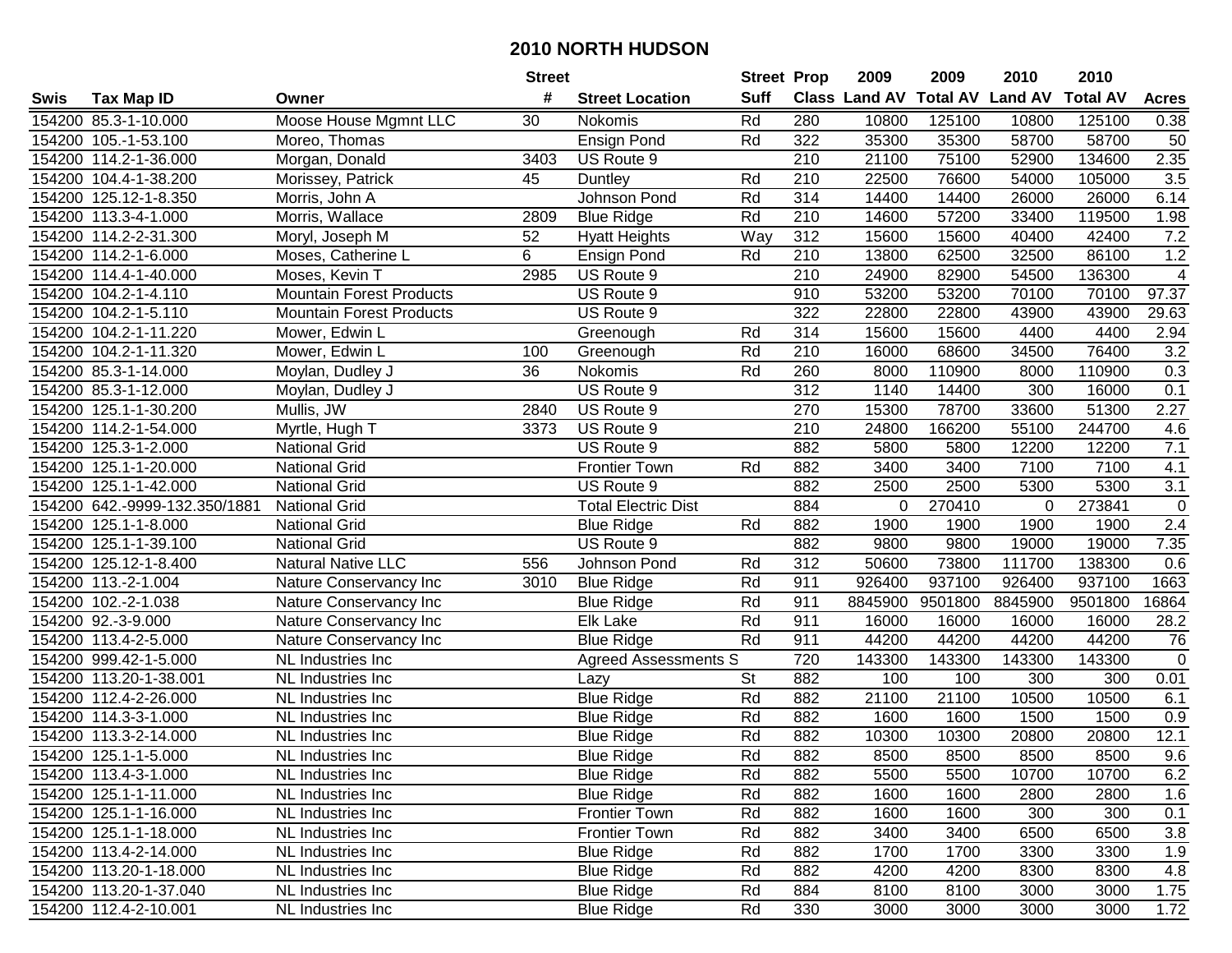|      |                         |                              | <b>Street</b>  |                        | <b>Street Prop</b> |                  | 2009   | 2009   | 2010                                    | 2010          |                |
|------|-------------------------|------------------------------|----------------|------------------------|--------------------|------------------|--------|--------|-----------------------------------------|---------------|----------------|
| Swis | <b>Tax Map ID</b>       | Owner                        | #              | <b>Street Location</b> | Suff               |                  |        |        | Class Land AV Total AV Land AV Total AV |               | <b>Acres</b>   |
|      | 154200 112.4-2-11.001   | NL Industries Inc            |                | <b>Blue Ridge</b>      | Rd                 | 882              | 7300   | 7300   | 6500                                    | 6500          | 3.77           |
|      | 154200 113.20-1-29.000  | NI Industries Inc            |                | <b>Blue Ridge</b>      | Rd                 | 882              | 900    | 900    | 2400                                    | 2400          | 1.4            |
|      | 154200 113.20-1-26.000  | NL Industries Inc            |                | <b>Blue Ridge</b>      | Rd                 | 882              | 900    | 900    | 2100                                    | 2100          | 1.2            |
|      | 154200 113.20-1-21.000  | NL Industries Inc            |                | <b>Blue Ridge</b>      | Rd                 | 882              | 4000   | 4000   | 7700                                    | 7700          | 4.5            |
|      | 154200 113.20-1-24.000  | NL Industries Inc            |                | <b>Blue Ridge</b>      | Rd                 | 882              | 1700   | 1700   | 3300                                    | 3300          | 1.9            |
|      | 154200 114.2-1-53.000   | Nolette, Fred                |                | US Route 9             |                    | 314              | 5500   | 5500   | 900                                     | 900           | 0.6            |
|      | 154200 114.2-1-52.000   | Nolette, Marvin A            | 3371           | US Route 9             |                    | $\overline{210}$ | 14000  | 51000  | 32700                                   | 45300         | 1.4            |
|      | 154200 125.1-1-25.000   | North Hudson Assoc LLC       |                | US Route 9             |                    | 311              | 5000   | 5000   | 5000                                    | 5000          | 0.39           |
|      | 154200 125.1-1-24.000   | North Hudson Assoc LLC       | 4050           | <b>Blue Ridge</b>      | Rd                 | 415              | 69100  | 151900 | 69100                                   | 151900        | 27.8           |
|      | 154200 125.1-1-23.000   | North Hudson Assoc LLC       |                | <b>Blue Ridge</b>      | Rd                 | $\overline{311}$ | 5700   | 5700   | 24500                                   | 24500         | 0.7            |
|      | 154200 125.1-1-27.000   | North Hudson Assoc LLC       |                | US Route 9             |                    | 311              | 8200   | 8200   | 8200                                    | 8200          | 1.49           |
|      | 154200 125.1-1-19.000   | North Hudson Assoc LLC       |                | <b>Frontier Town</b>   | Rd                 | 330              | 1600   | 1600   | 4400                                    | 4400          | 2.57           |
|      | 154200 114.18-2-7.200   | North Hudson Assoc LLC       | 4007           | <b>Blue Ridge</b>      | Rd                 | 432              | 16300  | 195800 | 16300                                   | 195800        | 0.91           |
|      | 154200 114.4-1-32.200   | North Hudson Vol Fire Co Inc | 3034           | US Route 9             |                    | 662              | 15700  | 280400 | 15700                                   | 280400        | 1.02           |
|      | 154200 104.4-1-36.200   | Ochsner, Ronald H            | 3835           | US Route 9             |                    | 210              | 15000  | 96600  | 52800                                   | 139700        | 2.3            |
|      | 154200 104.4-1-74.000   | Ordway, Mary                 | 3750           | US Route 9             |                    | $\overline{210}$ | 21600  | 186000 | 32900                                   | 126400        | 1.6            |
|      | 154200 123.-2-6.000     | Ordway, Mary                 | 1828           | <b>Blue Ridge</b>      | Rd                 | 260              | 7300   | 106600 | 15800                                   | 73200         | 0.4            |
|      | 154200 113.4-2-6.000    | Ossenkop, Stephen            |                | <b>Blue Ridge</b>      | Rd                 | 312              | 9100   | 10400  | 19900                                   | 24100         | 1.9            |
|      | 154200 113.4-2-16.000   | Ossenkop, Stephen            | 3205           | <b>Blue Ridge</b>      | Rd                 | 240              | 46800  | 210100 | 113600                                  | 340700 126.84 |                |
|      | 154200 104.4-1-66.000   | OSullivan, Timothy J         |                | <b>Wonder View</b>     | Rd                 | 314              | 7600   | 7600   | 21100                                   | 21100         | 1.1            |
|      | 154200 104.4-1-65.000   | OSullivan, Timothy J         |                | <b>Wonder View</b>     | Rd                 | 314              | 7600   | 7600   | 21100                                   | 21100         | $1.1$          |
|      | 154200 114.2-2-14.000   | Otto, Phillip M              | 3272           | US Route 9             |                    | 260              | 17100  | 58800  | 35200                                   | 70600         | 4              |
|      | 154200 114.2-2-15.000   | Otto, Phillip M              |                | US Route 9             |                    | 314              | 17100  | 17100  | 4100                                    | 4100          | $\overline{4}$ |
|      | 154200 85.3-1-5.000     | Owens, William B             | 22             | Underwood              | Rd                 | 260              | 20700  | 146400 | 20700                                   | 146400        | 1.1            |
|      | 154200 114.18-1-4.000   | Palmer, Ralph H              | $\overline{7}$ | <b>Bessey</b>          | Rd                 | 260              | 9300   | 42200  | 18500                                   | 46900         | 0.6            |
|      | 154200 112.4-2-17.000   | Palmer, Roy K                | 2186           | <b>Blue Ridge</b>      | Rd                 | 260              | 164000 | 197400 | 225100                                  | 265400        | 69.21          |
|      | 154200 114.2-1-45.000   | Pannitti, Edward W           | 3378           | US Route 9             |                    | 260              | 8700   | 29600  | 17500                                   | 47800         | 0.5            |
|      | 154200 125.1-1-12.134/1 | Panther Mtn Water Park Inc   |                | <b>Blue Ridge</b>      | Rd                 | 822              | 6300   | 6300   | 6300                                    | 6300          | $\mathbf 0$    |
|      | 154200 114.18-3-5.000   | Patrick, James A Sr          | 2942           | US Route 9             |                    | 210              | 5100   | 91500  | 10200                                   | 73000         | 0.17           |
|      | 154200 104.4-1-8.200    | Paustian, Walter H           |                | Pepper Hollow          | Rd                 | 314              | 10500  | 10500  | 4800                                    | 4800          | 8              |
|      | 154200 104.4-1-8.120    | Paustian, Walter H           | 170            | Pepper Hollow          | Rd                 | 210              | 18900  | 109700 | 36400                                   | 117500        | 5.4            |
|      | 154200 104.4-1-8.110    | Paustian, Walter H           |                | Pepper Hollow          | Rd                 | 314              | 17500  | 17500  | 38400                                   | 38400         | 4.11           |
|      | 154200 113.3-5-1.000    | Pecor, Richard L             | 18             | <b>Bogle</b>           | Rd                 | 260              | 21800  | 56600  | 42200                                   | 51100         | 12             |
|      | 154200 114.2-1-7.000    | Peer, Howard                 | 9              | <b>Ensign Pond</b>     | Rd                 | $\overline{210}$ | 12100  | 62300  | 27200                                   | 80300         | 0.9            |
|      | 154200 114.2-1-14.113   | Peer, Howard                 |                | Ensign Pond            | Rd                 | 314              | 3500   | 3500   | 2700                                    | 2700          | 2.5            |
|      | 154200 114.2-2-19.000   | Pekurney, William P          | 3209           | US Route 9             |                    | 415              | 21800  | 169300 | 93700                                   | 162400        | 8.95           |
|      | 154200 112.4-2-4.000    | Phelps, Thomas L             | 2101           | <b>Blue Ridge</b>      | Rd                 | 260              | 8300   | 27600  | 16500                                   | 26300         | 0.4            |
|      | 154200 104.4-1-19.000   | Piterniak, William T         | 102            | Pepper Hollow          | Rd                 | 210              | 11600  | 59500  | 22400                                   | 74300         | 0.8            |
|      | 154200 125.12-1-3.000   | Pollack, Sharon              | 536            | Johnson Pond           | Rd                 | 260              | 67800  | 95300  | 113500                                  | 138000        | 0.71           |
|      | 154200 114.2-1-56.100   | Provoncha, Alvin             | 3389           | US Route 9             |                    | 240              | 42200  | 112000 | 55800                                   | 150500        | 27.4           |
|      | 154200 114.2-1-57.002   | Provoncha, Joseph A          | 3393           | US Route 9             |                    | 210              | 20100  | 66863  | 51900                                   | 103400        | 1.71           |
|      | 154200 104.2-1-11.310   | Pulcastro, Marjorie          | 64             | Greenough              | Rd                 | 210              | 20600  | 75400  | 37400                                   | 136800        | 6.45           |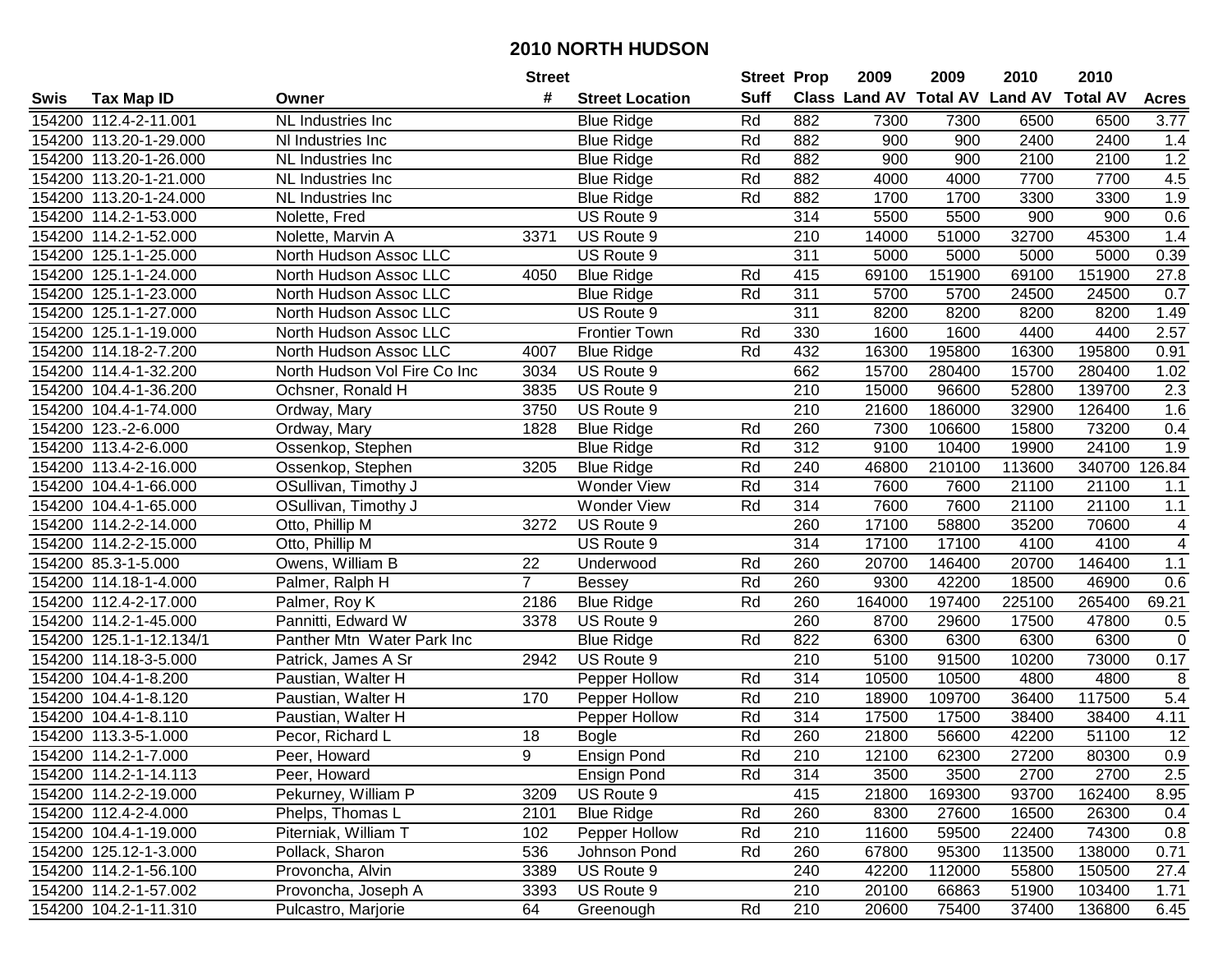| Class Land AV Total AV Land AV Total AV<br>#<br><b>Suff</b><br><b>Street Location</b><br><b>Tax Map ID</b><br><b>Acres</b><br>Swis<br>Owner<br>154200 104.2-1-11.210<br>Pulcastro, Marjorie<br>311<br>19300<br>19300<br>7200<br>7200<br>Rd<br>5.7<br>Greenough<br>US Route 9<br>260<br>9300<br>20700<br>18100<br>29800<br>2.4<br>154200 104.4-1-40.001<br>Pulling, Robert L<br>$\overline{314}$<br>1100<br>1100<br>300<br>300<br>0.1<br>154200 85.3-1-11.000<br>Pyke, Marie T<br>US Route 9<br>154200 113.20-1-3.000<br>3410<br><b>Blue Ridge</b><br>Rd<br>210<br>14000<br>14000<br>32100<br>140400<br>1.05<br>Quist, Robert<br>Rd<br>311<br>7400<br>154200 113.20-1-2.041<br><b>Blue Ridge</b><br>7400<br>1500<br>1500<br>1.16<br>Quist, Robert<br>3643<br>US Route 9<br>210<br>11700<br>69100<br>25300<br>86000<br>0.86<br>154200 104.4-2-3.000<br>Reed, Sally L<br>322<br>154200 125.-1-3.000<br>Rd<br>19700<br>19700<br>23600<br>23600<br>10<br>Reese, Wade<br>Johnson Pond<br>$\overline{9}$<br>Rd<br>260<br>23700<br>39700<br>154200 113.20-1-17.000<br>Rensselaer Woodsclub Inc<br>3500<br>64700<br>86900<br><b>Blue Ridge</b><br>322<br>Rd<br>27700<br>27700<br>42.1<br>154200 113.20-1-20.000<br>Rensselaer Woodsclub Inc<br>24300<br>24300<br><b>Blue Ridge</b><br>$\overline{3.8}$<br>Rd<br>314<br>2500<br>2200<br>154200 113.20-1-22.000<br><b>Blue Ridge</b><br>2500<br>2200<br>Rensselaer Woodsclub Inc<br>Rd<br>260<br>37100<br>50600<br>154200 125.12-1-8.310<br>597<br>Johnson Pond<br>51800<br>68300<br>23.6<br>Rezucha, Paul<br>$\overline{2}$<br>Rd<br>240<br>154200 114.2-2-9.000<br>36700<br>201400<br>47000<br>212100<br>18.6<br>Rice, Marie E<br>Liberty<br>Rd<br>314<br>154200 113.20-1-8.200<br>Ring, Irene Kazachuk<br><b>Blue Ridge</b><br>4700<br>4700<br>700<br>700<br>0.35<br>Rd<br>210<br>17200<br>78100<br>154200 113.20-1-6.000<br>Ring, Irene Kazachuk<br>3417<br><b>Blue Ridge</b><br>8600<br>66100<br>0.47<br>Rd<br>260<br>154200 125.12-1-1.000<br>532<br>Johnson Pond<br>31200<br>73300<br>66500<br>114000<br>0.6<br>Ritacco, Dale J<br>314<br>1.5<br>Rd<br>8500<br>1800<br>154200 105.-1-17.000<br>8500<br>1800<br>Roberts, James S<br>Duntley<br>1.3<br>Rd<br>210<br>154200 105.-1-16.000<br>14100<br>96100<br>32600<br>68500<br>Roberts, James S<br>169<br>Duntley<br>0.3<br>154200 85.3-1-13.000<br>30<br>Nokomis<br>Rd<br>210<br>8100<br>162600<br>8100<br>162600<br>Robertson, Judith Pyke<br>2984<br>US Route 9<br>210<br>12100<br>90400<br>28200<br>92800<br>0.92<br>154200 114.4-1-35.002<br>Russell, Carl R<br>Rd<br>210<br>13600<br>53000<br>32200<br>63700<br>1.1<br>154200 105.-1-47.000<br>Russo, Andrew J<br>469<br><b>Ensign Pond</b><br>314<br>154200 114.2-1-14.200<br>3558<br>US Route 9<br>10700<br>10700<br>23600<br>3.51<br>Saulo, George<br>23600<br>57.65<br>Schroon Lake Ltd<br>3613<br>US Route 9<br>910<br>45700<br>45700<br>41500<br>41500<br>154200 104.4-2-5.000<br>Rd<br>912<br>59400<br>59400<br>73600<br>104.2<br>154200 104.4-1-59.100<br>Schultz, William R<br>73600<br><b>Duntley</b><br>912<br>32.8<br>20700<br>20700<br>154200 104.4-1-58.000<br>US Route 9<br>18700<br>18700<br>Schultz, William R<br>912<br>US Route 9<br>38200<br>38200<br>40900<br>71<br>154200 104.4-1-53.000<br>Schultz, William R<br>40900<br>280<br>29700<br>141500<br>10.2<br>154200 104.4-1-52.000<br>Rd<br>25500<br>50300<br>Schultz, William R<br>102<br>Duntley<br>912<br>Rd<br>2100<br>2100<br>2200<br>2200<br>3.08<br>154200 104.4-1-51.120<br>Schultz, William R<br>Duntley<br>912<br>US Route 9<br>56200<br>56200<br>56900<br>56900<br>98.7<br>154200 104.4-1-54.000<br>Schultz, William R<br>260<br>Rd<br>5800<br>32300<br>12000<br>24200<br>0.2<br>154200 114.18-1-5.000<br>Scuderi, Daniel<br>11<br><b>Bessey</b><br><b>Johnson Pond</b><br>Rd<br>260<br>72700<br>97900<br>154200 125.12-1-4.000<br>554<br>25100<br>57200<br>0.4<br>Sears, Robert J<br>Rd<br>4.6<br>158<br>260<br>41300<br>35700<br>67300<br>154200 105.-1-18.000<br>18000<br>Sharrow Harvey M<br>Duntley<br>Rd<br>260<br>31200<br>16700<br>43100<br>15.3<br>154200 113.3-2-10.000<br>Shaw Bradford D<br><b>Blue Ridge</b><br>24200<br>Rd<br>312<br>154200 113.-2-8.000<br>Elk Lake<br>7300<br>7300<br>28600<br>$\mathbf 1$<br>Shaw, Daniel B<br>20900 |  |                  | <b>Street</b> |                   |    | <b>Street Prop</b> | 2009  | 2009  | 2010  | 2010  |    |
|-----------------------------------------------------------------------------------------------------------------------------------------------------------------------------------------------------------------------------------------------------------------------------------------------------------------------------------------------------------------------------------------------------------------------------------------------------------------------------------------------------------------------------------------------------------------------------------------------------------------------------------------------------------------------------------------------------------------------------------------------------------------------------------------------------------------------------------------------------------------------------------------------------------------------------------------------------------------------------------------------------------------------------------------------------------------------------------------------------------------------------------------------------------------------------------------------------------------------------------------------------------------------------------------------------------------------------------------------------------------------------------------------------------------------------------------------------------------------------------------------------------------------------------------------------------------------------------------------------------------------------------------------------------------------------------------------------------------------------------------------------------------------------------------------------------------------------------------------------------------------------------------------------------------------------------------------------------------------------------------------------------------------------------------------------------------------------------------------------------------------------------------------------------------------------------------------------------------------------------------------------------------------------------------------------------------------------------------------------------------------------------------------------------------------------------------------------------------------------------------------------------------------------------------------------------------------------------------------------------------------------------------------------------------------------------------------------------------------------------------------------------------------------------------------------------------------------------------------------------------------------------------------------------------------------------------------------------------------------------------------------------------------------------------------------------------------------------------------------------------------------------------------------------------------------------------------------------------------------------------------------------------------------------------------------------------------------------------------------------------------------------------------------------------------------------------------------------------------------------------------------------------------------------------------------------------------------------------------------------------------------------------------------------------------------------------------------------------------------------------------------------------------------------------------------------------------------------------------------------------------------------------------------------------------------------------------------------------------------------------------------------------------------------------------------------------------------------------------------------------------------------------------------------------------------------------------------------------------------------------------------------------------------------------|--|------------------|---------------|-------------------|----|--------------------|-------|-------|-------|-------|----|
|                                                                                                                                                                                                                                                                                                                                                                                                                                                                                                                                                                                                                                                                                                                                                                                                                                                                                                                                                                                                                                                                                                                                                                                                                                                                                                                                                                                                                                                                                                                                                                                                                                                                                                                                                                                                                                                                                                                                                                                                                                                                                                                                                                                                                                                                                                                                                                                                                                                                                                                                                                                                                                                                                                                                                                                                                                                                                                                                                                                                                                                                                                                                                                                                                                                                                                                                                                                                                                                                                                                                                                                                                                                                                                                                                                                                                                                                                                                                                                                                                                                                                                                                                                                                                                                                                         |  |                  |               |                   |    |                    |       |       |       |       |    |
|                                                                                                                                                                                                                                                                                                                                                                                                                                                                                                                                                                                                                                                                                                                                                                                                                                                                                                                                                                                                                                                                                                                                                                                                                                                                                                                                                                                                                                                                                                                                                                                                                                                                                                                                                                                                                                                                                                                                                                                                                                                                                                                                                                                                                                                                                                                                                                                                                                                                                                                                                                                                                                                                                                                                                                                                                                                                                                                                                                                                                                                                                                                                                                                                                                                                                                                                                                                                                                                                                                                                                                                                                                                                                                                                                                                                                                                                                                                                                                                                                                                                                                                                                                                                                                                                                         |  |                  |               |                   |    |                    |       |       |       |       |    |
|                                                                                                                                                                                                                                                                                                                                                                                                                                                                                                                                                                                                                                                                                                                                                                                                                                                                                                                                                                                                                                                                                                                                                                                                                                                                                                                                                                                                                                                                                                                                                                                                                                                                                                                                                                                                                                                                                                                                                                                                                                                                                                                                                                                                                                                                                                                                                                                                                                                                                                                                                                                                                                                                                                                                                                                                                                                                                                                                                                                                                                                                                                                                                                                                                                                                                                                                                                                                                                                                                                                                                                                                                                                                                                                                                                                                                                                                                                                                                                                                                                                                                                                                                                                                                                                                                         |  |                  |               |                   |    |                    |       |       |       |       |    |
|                                                                                                                                                                                                                                                                                                                                                                                                                                                                                                                                                                                                                                                                                                                                                                                                                                                                                                                                                                                                                                                                                                                                                                                                                                                                                                                                                                                                                                                                                                                                                                                                                                                                                                                                                                                                                                                                                                                                                                                                                                                                                                                                                                                                                                                                                                                                                                                                                                                                                                                                                                                                                                                                                                                                                                                                                                                                                                                                                                                                                                                                                                                                                                                                                                                                                                                                                                                                                                                                                                                                                                                                                                                                                                                                                                                                                                                                                                                                                                                                                                                                                                                                                                                                                                                                                         |  |                  |               |                   |    |                    |       |       |       |       |    |
|                                                                                                                                                                                                                                                                                                                                                                                                                                                                                                                                                                                                                                                                                                                                                                                                                                                                                                                                                                                                                                                                                                                                                                                                                                                                                                                                                                                                                                                                                                                                                                                                                                                                                                                                                                                                                                                                                                                                                                                                                                                                                                                                                                                                                                                                                                                                                                                                                                                                                                                                                                                                                                                                                                                                                                                                                                                                                                                                                                                                                                                                                                                                                                                                                                                                                                                                                                                                                                                                                                                                                                                                                                                                                                                                                                                                                                                                                                                                                                                                                                                                                                                                                                                                                                                                                         |  |                  |               |                   |    |                    |       |       |       |       |    |
|                                                                                                                                                                                                                                                                                                                                                                                                                                                                                                                                                                                                                                                                                                                                                                                                                                                                                                                                                                                                                                                                                                                                                                                                                                                                                                                                                                                                                                                                                                                                                                                                                                                                                                                                                                                                                                                                                                                                                                                                                                                                                                                                                                                                                                                                                                                                                                                                                                                                                                                                                                                                                                                                                                                                                                                                                                                                                                                                                                                                                                                                                                                                                                                                                                                                                                                                                                                                                                                                                                                                                                                                                                                                                                                                                                                                                                                                                                                                                                                                                                                                                                                                                                                                                                                                                         |  |                  |               |                   |    |                    |       |       |       |       |    |
|                                                                                                                                                                                                                                                                                                                                                                                                                                                                                                                                                                                                                                                                                                                                                                                                                                                                                                                                                                                                                                                                                                                                                                                                                                                                                                                                                                                                                                                                                                                                                                                                                                                                                                                                                                                                                                                                                                                                                                                                                                                                                                                                                                                                                                                                                                                                                                                                                                                                                                                                                                                                                                                                                                                                                                                                                                                                                                                                                                                                                                                                                                                                                                                                                                                                                                                                                                                                                                                                                                                                                                                                                                                                                                                                                                                                                                                                                                                                                                                                                                                                                                                                                                                                                                                                                         |  |                  |               |                   |    |                    |       |       |       |       |    |
|                                                                                                                                                                                                                                                                                                                                                                                                                                                                                                                                                                                                                                                                                                                                                                                                                                                                                                                                                                                                                                                                                                                                                                                                                                                                                                                                                                                                                                                                                                                                                                                                                                                                                                                                                                                                                                                                                                                                                                                                                                                                                                                                                                                                                                                                                                                                                                                                                                                                                                                                                                                                                                                                                                                                                                                                                                                                                                                                                                                                                                                                                                                                                                                                                                                                                                                                                                                                                                                                                                                                                                                                                                                                                                                                                                                                                                                                                                                                                                                                                                                                                                                                                                                                                                                                                         |  |                  |               |                   |    |                    |       |       |       |       |    |
|                                                                                                                                                                                                                                                                                                                                                                                                                                                                                                                                                                                                                                                                                                                                                                                                                                                                                                                                                                                                                                                                                                                                                                                                                                                                                                                                                                                                                                                                                                                                                                                                                                                                                                                                                                                                                                                                                                                                                                                                                                                                                                                                                                                                                                                                                                                                                                                                                                                                                                                                                                                                                                                                                                                                                                                                                                                                                                                                                                                                                                                                                                                                                                                                                                                                                                                                                                                                                                                                                                                                                                                                                                                                                                                                                                                                                                                                                                                                                                                                                                                                                                                                                                                                                                                                                         |  |                  |               |                   |    |                    |       |       |       |       |    |
|                                                                                                                                                                                                                                                                                                                                                                                                                                                                                                                                                                                                                                                                                                                                                                                                                                                                                                                                                                                                                                                                                                                                                                                                                                                                                                                                                                                                                                                                                                                                                                                                                                                                                                                                                                                                                                                                                                                                                                                                                                                                                                                                                                                                                                                                                                                                                                                                                                                                                                                                                                                                                                                                                                                                                                                                                                                                                                                                                                                                                                                                                                                                                                                                                                                                                                                                                                                                                                                                                                                                                                                                                                                                                                                                                                                                                                                                                                                                                                                                                                                                                                                                                                                                                                                                                         |  |                  |               |                   |    |                    |       |       |       |       |    |
|                                                                                                                                                                                                                                                                                                                                                                                                                                                                                                                                                                                                                                                                                                                                                                                                                                                                                                                                                                                                                                                                                                                                                                                                                                                                                                                                                                                                                                                                                                                                                                                                                                                                                                                                                                                                                                                                                                                                                                                                                                                                                                                                                                                                                                                                                                                                                                                                                                                                                                                                                                                                                                                                                                                                                                                                                                                                                                                                                                                                                                                                                                                                                                                                                                                                                                                                                                                                                                                                                                                                                                                                                                                                                                                                                                                                                                                                                                                                                                                                                                                                                                                                                                                                                                                                                         |  |                  |               |                   |    |                    |       |       |       |       |    |
|                                                                                                                                                                                                                                                                                                                                                                                                                                                                                                                                                                                                                                                                                                                                                                                                                                                                                                                                                                                                                                                                                                                                                                                                                                                                                                                                                                                                                                                                                                                                                                                                                                                                                                                                                                                                                                                                                                                                                                                                                                                                                                                                                                                                                                                                                                                                                                                                                                                                                                                                                                                                                                                                                                                                                                                                                                                                                                                                                                                                                                                                                                                                                                                                                                                                                                                                                                                                                                                                                                                                                                                                                                                                                                                                                                                                                                                                                                                                                                                                                                                                                                                                                                                                                                                                                         |  |                  |               |                   |    |                    |       |       |       |       |    |
|                                                                                                                                                                                                                                                                                                                                                                                                                                                                                                                                                                                                                                                                                                                                                                                                                                                                                                                                                                                                                                                                                                                                                                                                                                                                                                                                                                                                                                                                                                                                                                                                                                                                                                                                                                                                                                                                                                                                                                                                                                                                                                                                                                                                                                                                                                                                                                                                                                                                                                                                                                                                                                                                                                                                                                                                                                                                                                                                                                                                                                                                                                                                                                                                                                                                                                                                                                                                                                                                                                                                                                                                                                                                                                                                                                                                                                                                                                                                                                                                                                                                                                                                                                                                                                                                                         |  |                  |               |                   |    |                    |       |       |       |       |    |
|                                                                                                                                                                                                                                                                                                                                                                                                                                                                                                                                                                                                                                                                                                                                                                                                                                                                                                                                                                                                                                                                                                                                                                                                                                                                                                                                                                                                                                                                                                                                                                                                                                                                                                                                                                                                                                                                                                                                                                                                                                                                                                                                                                                                                                                                                                                                                                                                                                                                                                                                                                                                                                                                                                                                                                                                                                                                                                                                                                                                                                                                                                                                                                                                                                                                                                                                                                                                                                                                                                                                                                                                                                                                                                                                                                                                                                                                                                                                                                                                                                                                                                                                                                                                                                                                                         |  |                  |               |                   |    |                    |       |       |       |       |    |
|                                                                                                                                                                                                                                                                                                                                                                                                                                                                                                                                                                                                                                                                                                                                                                                                                                                                                                                                                                                                                                                                                                                                                                                                                                                                                                                                                                                                                                                                                                                                                                                                                                                                                                                                                                                                                                                                                                                                                                                                                                                                                                                                                                                                                                                                                                                                                                                                                                                                                                                                                                                                                                                                                                                                                                                                                                                                                                                                                                                                                                                                                                                                                                                                                                                                                                                                                                                                                                                                                                                                                                                                                                                                                                                                                                                                                                                                                                                                                                                                                                                                                                                                                                                                                                                                                         |  |                  |               |                   |    |                    |       |       |       |       |    |
|                                                                                                                                                                                                                                                                                                                                                                                                                                                                                                                                                                                                                                                                                                                                                                                                                                                                                                                                                                                                                                                                                                                                                                                                                                                                                                                                                                                                                                                                                                                                                                                                                                                                                                                                                                                                                                                                                                                                                                                                                                                                                                                                                                                                                                                                                                                                                                                                                                                                                                                                                                                                                                                                                                                                                                                                                                                                                                                                                                                                                                                                                                                                                                                                                                                                                                                                                                                                                                                                                                                                                                                                                                                                                                                                                                                                                                                                                                                                                                                                                                                                                                                                                                                                                                                                                         |  |                  |               |                   |    |                    |       |       |       |       |    |
|                                                                                                                                                                                                                                                                                                                                                                                                                                                                                                                                                                                                                                                                                                                                                                                                                                                                                                                                                                                                                                                                                                                                                                                                                                                                                                                                                                                                                                                                                                                                                                                                                                                                                                                                                                                                                                                                                                                                                                                                                                                                                                                                                                                                                                                                                                                                                                                                                                                                                                                                                                                                                                                                                                                                                                                                                                                                                                                                                                                                                                                                                                                                                                                                                                                                                                                                                                                                                                                                                                                                                                                                                                                                                                                                                                                                                                                                                                                                                                                                                                                                                                                                                                                                                                                                                         |  |                  |               |                   |    |                    |       |       |       |       |    |
|                                                                                                                                                                                                                                                                                                                                                                                                                                                                                                                                                                                                                                                                                                                                                                                                                                                                                                                                                                                                                                                                                                                                                                                                                                                                                                                                                                                                                                                                                                                                                                                                                                                                                                                                                                                                                                                                                                                                                                                                                                                                                                                                                                                                                                                                                                                                                                                                                                                                                                                                                                                                                                                                                                                                                                                                                                                                                                                                                                                                                                                                                                                                                                                                                                                                                                                                                                                                                                                                                                                                                                                                                                                                                                                                                                                                                                                                                                                                                                                                                                                                                                                                                                                                                                                                                         |  |                  |               |                   |    |                    |       |       |       |       |    |
|                                                                                                                                                                                                                                                                                                                                                                                                                                                                                                                                                                                                                                                                                                                                                                                                                                                                                                                                                                                                                                                                                                                                                                                                                                                                                                                                                                                                                                                                                                                                                                                                                                                                                                                                                                                                                                                                                                                                                                                                                                                                                                                                                                                                                                                                                                                                                                                                                                                                                                                                                                                                                                                                                                                                                                                                                                                                                                                                                                                                                                                                                                                                                                                                                                                                                                                                                                                                                                                                                                                                                                                                                                                                                                                                                                                                                                                                                                                                                                                                                                                                                                                                                                                                                                                                                         |  |                  |               |                   |    |                    |       |       |       |       |    |
|                                                                                                                                                                                                                                                                                                                                                                                                                                                                                                                                                                                                                                                                                                                                                                                                                                                                                                                                                                                                                                                                                                                                                                                                                                                                                                                                                                                                                                                                                                                                                                                                                                                                                                                                                                                                                                                                                                                                                                                                                                                                                                                                                                                                                                                                                                                                                                                                                                                                                                                                                                                                                                                                                                                                                                                                                                                                                                                                                                                                                                                                                                                                                                                                                                                                                                                                                                                                                                                                                                                                                                                                                                                                                                                                                                                                                                                                                                                                                                                                                                                                                                                                                                                                                                                                                         |  |                  |               |                   |    |                    |       |       |       |       |    |
|                                                                                                                                                                                                                                                                                                                                                                                                                                                                                                                                                                                                                                                                                                                                                                                                                                                                                                                                                                                                                                                                                                                                                                                                                                                                                                                                                                                                                                                                                                                                                                                                                                                                                                                                                                                                                                                                                                                                                                                                                                                                                                                                                                                                                                                                                                                                                                                                                                                                                                                                                                                                                                                                                                                                                                                                                                                                                                                                                                                                                                                                                                                                                                                                                                                                                                                                                                                                                                                                                                                                                                                                                                                                                                                                                                                                                                                                                                                                                                                                                                                                                                                                                                                                                                                                                         |  |                  |               |                   |    |                    |       |       |       |       |    |
|                                                                                                                                                                                                                                                                                                                                                                                                                                                                                                                                                                                                                                                                                                                                                                                                                                                                                                                                                                                                                                                                                                                                                                                                                                                                                                                                                                                                                                                                                                                                                                                                                                                                                                                                                                                                                                                                                                                                                                                                                                                                                                                                                                                                                                                                                                                                                                                                                                                                                                                                                                                                                                                                                                                                                                                                                                                                                                                                                                                                                                                                                                                                                                                                                                                                                                                                                                                                                                                                                                                                                                                                                                                                                                                                                                                                                                                                                                                                                                                                                                                                                                                                                                                                                                                                                         |  |                  |               |                   |    |                    |       |       |       |       |    |
|                                                                                                                                                                                                                                                                                                                                                                                                                                                                                                                                                                                                                                                                                                                                                                                                                                                                                                                                                                                                                                                                                                                                                                                                                                                                                                                                                                                                                                                                                                                                                                                                                                                                                                                                                                                                                                                                                                                                                                                                                                                                                                                                                                                                                                                                                                                                                                                                                                                                                                                                                                                                                                                                                                                                                                                                                                                                                                                                                                                                                                                                                                                                                                                                                                                                                                                                                                                                                                                                                                                                                                                                                                                                                                                                                                                                                                                                                                                                                                                                                                                                                                                                                                                                                                                                                         |  |                  |               |                   |    |                    |       |       |       |       |    |
|                                                                                                                                                                                                                                                                                                                                                                                                                                                                                                                                                                                                                                                                                                                                                                                                                                                                                                                                                                                                                                                                                                                                                                                                                                                                                                                                                                                                                                                                                                                                                                                                                                                                                                                                                                                                                                                                                                                                                                                                                                                                                                                                                                                                                                                                                                                                                                                                                                                                                                                                                                                                                                                                                                                                                                                                                                                                                                                                                                                                                                                                                                                                                                                                                                                                                                                                                                                                                                                                                                                                                                                                                                                                                                                                                                                                                                                                                                                                                                                                                                                                                                                                                                                                                                                                                         |  |                  |               |                   |    |                    |       |       |       |       |    |
|                                                                                                                                                                                                                                                                                                                                                                                                                                                                                                                                                                                                                                                                                                                                                                                                                                                                                                                                                                                                                                                                                                                                                                                                                                                                                                                                                                                                                                                                                                                                                                                                                                                                                                                                                                                                                                                                                                                                                                                                                                                                                                                                                                                                                                                                                                                                                                                                                                                                                                                                                                                                                                                                                                                                                                                                                                                                                                                                                                                                                                                                                                                                                                                                                                                                                                                                                                                                                                                                                                                                                                                                                                                                                                                                                                                                                                                                                                                                                                                                                                                                                                                                                                                                                                                                                         |  |                  |               |                   |    |                    |       |       |       |       |    |
|                                                                                                                                                                                                                                                                                                                                                                                                                                                                                                                                                                                                                                                                                                                                                                                                                                                                                                                                                                                                                                                                                                                                                                                                                                                                                                                                                                                                                                                                                                                                                                                                                                                                                                                                                                                                                                                                                                                                                                                                                                                                                                                                                                                                                                                                                                                                                                                                                                                                                                                                                                                                                                                                                                                                                                                                                                                                                                                                                                                                                                                                                                                                                                                                                                                                                                                                                                                                                                                                                                                                                                                                                                                                                                                                                                                                                                                                                                                                                                                                                                                                                                                                                                                                                                                                                         |  |                  |               |                   |    |                    |       |       |       |       |    |
|                                                                                                                                                                                                                                                                                                                                                                                                                                                                                                                                                                                                                                                                                                                                                                                                                                                                                                                                                                                                                                                                                                                                                                                                                                                                                                                                                                                                                                                                                                                                                                                                                                                                                                                                                                                                                                                                                                                                                                                                                                                                                                                                                                                                                                                                                                                                                                                                                                                                                                                                                                                                                                                                                                                                                                                                                                                                                                                                                                                                                                                                                                                                                                                                                                                                                                                                                                                                                                                                                                                                                                                                                                                                                                                                                                                                                                                                                                                                                                                                                                                                                                                                                                                                                                                                                         |  |                  |               |                   |    |                    |       |       |       |       |    |
|                                                                                                                                                                                                                                                                                                                                                                                                                                                                                                                                                                                                                                                                                                                                                                                                                                                                                                                                                                                                                                                                                                                                                                                                                                                                                                                                                                                                                                                                                                                                                                                                                                                                                                                                                                                                                                                                                                                                                                                                                                                                                                                                                                                                                                                                                                                                                                                                                                                                                                                                                                                                                                                                                                                                                                                                                                                                                                                                                                                                                                                                                                                                                                                                                                                                                                                                                                                                                                                                                                                                                                                                                                                                                                                                                                                                                                                                                                                                                                                                                                                                                                                                                                                                                                                                                         |  |                  |               |                   |    |                    |       |       |       |       |    |
|                                                                                                                                                                                                                                                                                                                                                                                                                                                                                                                                                                                                                                                                                                                                                                                                                                                                                                                                                                                                                                                                                                                                                                                                                                                                                                                                                                                                                                                                                                                                                                                                                                                                                                                                                                                                                                                                                                                                                                                                                                                                                                                                                                                                                                                                                                                                                                                                                                                                                                                                                                                                                                                                                                                                                                                                                                                                                                                                                                                                                                                                                                                                                                                                                                                                                                                                                                                                                                                                                                                                                                                                                                                                                                                                                                                                                                                                                                                                                                                                                                                                                                                                                                                                                                                                                         |  |                  |               |                   |    |                    |       |       |       |       |    |
|                                                                                                                                                                                                                                                                                                                                                                                                                                                                                                                                                                                                                                                                                                                                                                                                                                                                                                                                                                                                                                                                                                                                                                                                                                                                                                                                                                                                                                                                                                                                                                                                                                                                                                                                                                                                                                                                                                                                                                                                                                                                                                                                                                                                                                                                                                                                                                                                                                                                                                                                                                                                                                                                                                                                                                                                                                                                                                                                                                                                                                                                                                                                                                                                                                                                                                                                                                                                                                                                                                                                                                                                                                                                                                                                                                                                                                                                                                                                                                                                                                                                                                                                                                                                                                                                                         |  |                  |               |                   |    |                    |       |       |       |       |    |
|                                                                                                                                                                                                                                                                                                                                                                                                                                                                                                                                                                                                                                                                                                                                                                                                                                                                                                                                                                                                                                                                                                                                                                                                                                                                                                                                                                                                                                                                                                                                                                                                                                                                                                                                                                                                                                                                                                                                                                                                                                                                                                                                                                                                                                                                                                                                                                                                                                                                                                                                                                                                                                                                                                                                                                                                                                                                                                                                                                                                                                                                                                                                                                                                                                                                                                                                                                                                                                                                                                                                                                                                                                                                                                                                                                                                                                                                                                                                                                                                                                                                                                                                                                                                                                                                                         |  |                  |               |                   |    |                    |       |       |       |       |    |
|                                                                                                                                                                                                                                                                                                                                                                                                                                                                                                                                                                                                                                                                                                                                                                                                                                                                                                                                                                                                                                                                                                                                                                                                                                                                                                                                                                                                                                                                                                                                                                                                                                                                                                                                                                                                                                                                                                                                                                                                                                                                                                                                                                                                                                                                                                                                                                                                                                                                                                                                                                                                                                                                                                                                                                                                                                                                                                                                                                                                                                                                                                                                                                                                                                                                                                                                                                                                                                                                                                                                                                                                                                                                                                                                                                                                                                                                                                                                                                                                                                                                                                                                                                                                                                                                                         |  |                  |               |                   |    |                    |       |       |       |       |    |
|                                                                                                                                                                                                                                                                                                                                                                                                                                                                                                                                                                                                                                                                                                                                                                                                                                                                                                                                                                                                                                                                                                                                                                                                                                                                                                                                                                                                                                                                                                                                                                                                                                                                                                                                                                                                                                                                                                                                                                                                                                                                                                                                                                                                                                                                                                                                                                                                                                                                                                                                                                                                                                                                                                                                                                                                                                                                                                                                                                                                                                                                                                                                                                                                                                                                                                                                                                                                                                                                                                                                                                                                                                                                                                                                                                                                                                                                                                                                                                                                                                                                                                                                                                                                                                                                                         |  |                  |               |                   |    |                    |       |       |       |       |    |
|                                                                                                                                                                                                                                                                                                                                                                                                                                                                                                                                                                                                                                                                                                                                                                                                                                                                                                                                                                                                                                                                                                                                                                                                                                                                                                                                                                                                                                                                                                                                                                                                                                                                                                                                                                                                                                                                                                                                                                                                                                                                                                                                                                                                                                                                                                                                                                                                                                                                                                                                                                                                                                                                                                                                                                                                                                                                                                                                                                                                                                                                                                                                                                                                                                                                                                                                                                                                                                                                                                                                                                                                                                                                                                                                                                                                                                                                                                                                                                                                                                                                                                                                                                                                                                                                                         |  |                  |               |                   |    |                    |       |       |       |       |    |
| 154200 113.3-2-4.000                                                                                                                                                                                                                                                                                                                                                                                                                                                                                                                                                                                                                                                                                                                                                                                                                                                                                                                                                                                                                                                                                                                                                                                                                                                                                                                                                                                                                                                                                                                                                                                                                                                                                                                                                                                                                                                                                                                                                                                                                                                                                                                                                                                                                                                                                                                                                                                                                                                                                                                                                                                                                                                                                                                                                                                                                                                                                                                                                                                                                                                                                                                                                                                                                                                                                                                                                                                                                                                                                                                                                                                                                                                                                                                                                                                                                                                                                                                                                                                                                                                                                                                                                                                                                                                                    |  | Shaw, Franklin C | 2618          | <b>Blue Ridge</b> | Rd | 322                | 50800 | 50800 | 50800 | 50800 | 34 |
| 154200 113.3-2-12.000<br>Shoemaker, Donald<br><b>Blue Ridge</b><br>Rd<br>260<br>9500<br>23100<br>17200<br>23900<br>0.6<br>2642                                                                                                                                                                                                                                                                                                                                                                                                                                                                                                                                                                                                                                                                                                                                                                                                                                                                                                                                                                                                                                                                                                                                                                                                                                                                                                                                                                                                                                                                                                                                                                                                                                                                                                                                                                                                                                                                                                                                                                                                                                                                                                                                                                                                                                                                                                                                                                                                                                                                                                                                                                                                                                                                                                                                                                                                                                                                                                                                                                                                                                                                                                                                                                                                                                                                                                                                                                                                                                                                                                                                                                                                                                                                                                                                                                                                                                                                                                                                                                                                                                                                                                                                                          |  |                  |               |                   |    |                    |       |       |       |       |    |
| 154200 125.12-1-14.000<br>Johnson Pond<br>Rd<br>314<br>34400<br>34400<br>85400<br>85400<br>Sidusky, James A<br>560<br>0.54                                                                                                                                                                                                                                                                                                                                                                                                                                                                                                                                                                                                                                                                                                                                                                                                                                                                                                                                                                                                                                                                                                                                                                                                                                                                                                                                                                                                                                                                                                                                                                                                                                                                                                                                                                                                                                                                                                                                                                                                                                                                                                                                                                                                                                                                                                                                                                                                                                                                                                                                                                                                                                                                                                                                                                                                                                                                                                                                                                                                                                                                                                                                                                                                                                                                                                                                                                                                                                                                                                                                                                                                                                                                                                                                                                                                                                                                                                                                                                                                                                                                                                                                                              |  |                  |               |                   |    |                    |       |       |       |       |    |
| 312<br>154200 125.12-1-8.320<br>Smalley, John N<br>533<br>Johnson Pond<br>Rd<br>14500<br>23500<br>26000<br>34300<br>6.17                                                                                                                                                                                                                                                                                                                                                                                                                                                                                                                                                                                                                                                                                                                                                                                                                                                                                                                                                                                                                                                                                                                                                                                                                                                                                                                                                                                                                                                                                                                                                                                                                                                                                                                                                                                                                                                                                                                                                                                                                                                                                                                                                                                                                                                                                                                                                                                                                                                                                                                                                                                                                                                                                                                                                                                                                                                                                                                                                                                                                                                                                                                                                                                                                                                                                                                                                                                                                                                                                                                                                                                                                                                                                                                                                                                                                                                                                                                                                                                                                                                                                                                                                                |  |                  |               |                   |    |                    |       |       |       |       |    |
| 154200 114.2-1-14.120<br>210<br>Smith, Wayne R<br>3572<br>US Route 9<br>16800<br>79800<br>34700<br>90100<br>3.5                                                                                                                                                                                                                                                                                                                                                                                                                                                                                                                                                                                                                                                                                                                                                                                                                                                                                                                                                                                                                                                                                                                                                                                                                                                                                                                                                                                                                                                                                                                                                                                                                                                                                                                                                                                                                                                                                                                                                                                                                                                                                                                                                                                                                                                                                                                                                                                                                                                                                                                                                                                                                                                                                                                                                                                                                                                                                                                                                                                                                                                                                                                                                                                                                                                                                                                                                                                                                                                                                                                                                                                                                                                                                                                                                                                                                                                                                                                                                                                                                                                                                                                                                                         |  |                  |               |                   |    |                    |       |       |       |       |    |
| <b>Blue Ridge</b><br>Rd<br>154200 113.3-6-1.000<br>Snyder, Daniel D<br>2925<br>240<br>72600<br>137300<br>57600<br>172400<br>55.1                                                                                                                                                                                                                                                                                                                                                                                                                                                                                                                                                                                                                                                                                                                                                                                                                                                                                                                                                                                                                                                                                                                                                                                                                                                                                                                                                                                                                                                                                                                                                                                                                                                                                                                                                                                                                                                                                                                                                                                                                                                                                                                                                                                                                                                                                                                                                                                                                                                                                                                                                                                                                                                                                                                                                                                                                                                                                                                                                                                                                                                                                                                                                                                                                                                                                                                                                                                                                                                                                                                                                                                                                                                                                                                                                                                                                                                                                                                                                                                                                                                                                                                                                        |  |                  |               |                   |    |                    |       |       |       |       |    |
| US Route 9<br>210<br>5800<br>154200 114.2-1-50.000<br>Spadaro, Mary E<br>57100<br>12000<br>40800<br>0.2<br>3376                                                                                                                                                                                                                                                                                                                                                                                                                                                                                                                                                                                                                                                                                                                                                                                                                                                                                                                                                                                                                                                                                                                                                                                                                                                                                                                                                                                                                                                                                                                                                                                                                                                                                                                                                                                                                                                                                                                                                                                                                                                                                                                                                                                                                                                                                                                                                                                                                                                                                                                                                                                                                                                                                                                                                                                                                                                                                                                                                                                                                                                                                                                                                                                                                                                                                                                                                                                                                                                                                                                                                                                                                                                                                                                                                                                                                                                                                                                                                                                                                                                                                                                                                                         |  |                  |               |                   |    |                    |       |       |       |       |    |
| 154200 114.4-1-30.000<br>3042<br>US Route 9<br>270<br>12100<br>25100<br>27200<br>35800<br>0.9<br>Spadaro, Rosemary                                                                                                                                                                                                                                                                                                                                                                                                                                                                                                                                                                                                                                                                                                                                                                                                                                                                                                                                                                                                                                                                                                                                                                                                                                                                                                                                                                                                                                                                                                                                                                                                                                                                                                                                                                                                                                                                                                                                                                                                                                                                                                                                                                                                                                                                                                                                                                                                                                                                                                                                                                                                                                                                                                                                                                                                                                                                                                                                                                                                                                                                                                                                                                                                                                                                                                                                                                                                                                                                                                                                                                                                                                                                                                                                                                                                                                                                                                                                                                                                                                                                                                                                                                      |  |                  |               |                   |    |                    |       |       |       |       |    |
| 154200 114.4-1-16.000<br>Spencer, David F<br>US Route 9<br>322<br>29100<br>29100<br>29100<br>29100<br>17.25                                                                                                                                                                                                                                                                                                                                                                                                                                                                                                                                                                                                                                                                                                                                                                                                                                                                                                                                                                                                                                                                                                                                                                                                                                                                                                                                                                                                                                                                                                                                                                                                                                                                                                                                                                                                                                                                                                                                                                                                                                                                                                                                                                                                                                                                                                                                                                                                                                                                                                                                                                                                                                                                                                                                                                                                                                                                                                                                                                                                                                                                                                                                                                                                                                                                                                                                                                                                                                                                                                                                                                                                                                                                                                                                                                                                                                                                                                                                                                                                                                                                                                                                                                             |  |                  |               |                   |    |                    |       |       |       |       |    |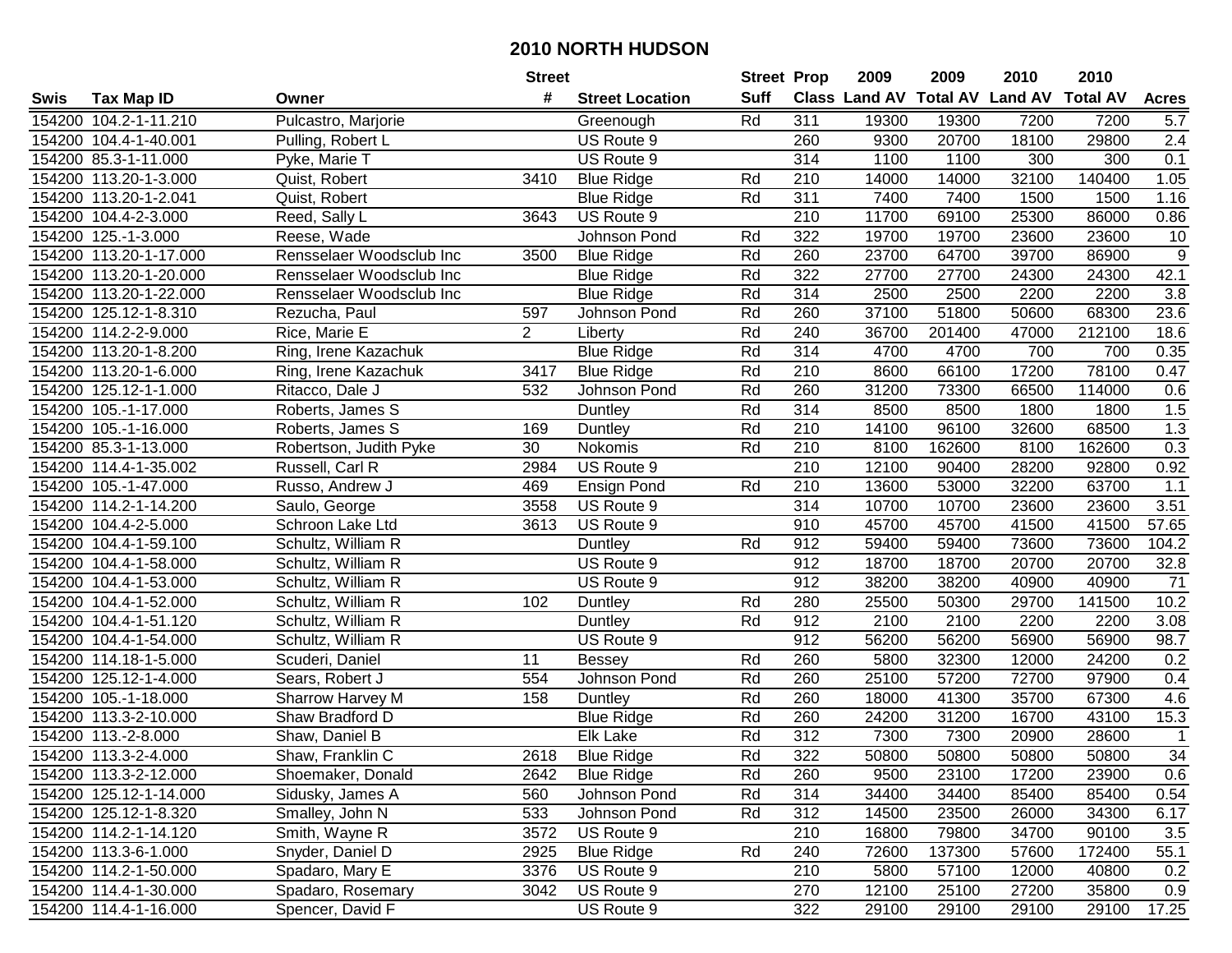|      |                        |                                     | <b>Street</b> |                        | <b>Street Prop</b> |                  | 2009                          | 2009    | 2010           | 2010            |              |
|------|------------------------|-------------------------------------|---------------|------------------------|--------------------|------------------|-------------------------------|---------|----------------|-----------------|--------------|
| Swis | <b>Tax Map ID</b>      | Owner                               | #             | <b>Street Location</b> | <b>Suff</b>        |                  | <b>Class Land AV Total AV</b> |         | <b>Land AV</b> | <b>Total AV</b> | <b>Acres</b> |
|      | 154200 113.20-1-15.000 | Spiro, Allen                        | 3459          | <b>Blue Ridge</b>      | Rd                 | 210              | 13700                         | 60200   | 24800          | 84800           | 0.85         |
|      | 154200 123.-2-11.000   | State Of New York                   |               | <b>Blue Ridge</b>      | Rd                 | 931              | 412000                        | 412000  | 412000         | 412000          | 723          |
|      | 154200 123.-2-12.000   | State Of New York                   |               | <b>Blue Ridge</b>      | Rd                 | 931              | 598300                        | 598300  | 598300         | 598300          | 1113.9       |
|      | 154200 124.-2-2.000    | State Of New York                   |               | <b>Blue Ridge</b>      | Rd                 | 932              | 50600                         | 50600   | 50600          | 50600           | 88.8         |
|      | 154200 124.-2-4.000    | State Of New York                   |               | <b>Blue Ridge</b>      | Rd                 | 932              | 320200                        | 320200  | 320200         | 320200          | 500.7        |
|      | 154200 104.2-1-1.000   | State Of New York                   |               | US Route 9             |                    | 692              | 51300                         | 51300   | 53200          | 53200           | 85.84        |
|      | 154200 104.4-1-88.000  | Suerig, Karl C                      | 3637          | US Route 9             |                    | 260              | 27800                         | 64600   | 31400          | 57300           | 7.6          |
|      | 154200 125.1-1-21.000  | <b>Sunrise Land Dev Westchester</b> | 80            | <b>Frontier Town</b>   | Rd                 | 583              | 408200                        | 1717300 | 772200         | 772200          | 84.63        |
|      | 154200 112.4-2-16.000  | Swift, John                         | 2242          | <b>Blue Ridge</b>      | Rd                 | 312              | 47000                         | 49900   | 45200          | 49200           | 31.41        |
|      | 154200 112.4-2-25.000  | Swift, John J                       |               | <b>Blue Ridge</b>      | Rd                 | 314              | 8700                          | 8700    | 8200           | 8200            | 8.59         |
|      | 154200 104.2-1-2.100/1 | T-Mobile NE Inc                     | 88            | Pepper Hollow          | Rd                 | 690              |                               |         | 150000         | 350000          | $\pmb{0}$    |
|      | 154200 114.2-2-5.000   | Talarico, Anthony                   | 34            | Liberty                | Rd                 | 270              | 16000                         | 54300   | 34300          | 54300           | 2.99         |
|      | 154200 113.3-2-7.000   | Tart, David K                       | 2633          | <b>Blue Ridge</b>      | Rd                 | 260              | 8100                          | 46200   | 16300          | 37000           | 0.38         |
|      | 154200 104.4-3-3.000   | Tartaro, Leslie                     | 44            | Alsatia                | Dr                 | 312              |                               |         | 41700          | 44600           | 7.4          |
|      | 154200 114.2-1-30.000  | Tefoe, William                      | 3286          | US Route 9             |                    | 240              | 55400                         | 164000  | 73600          | 201000          | 58.8         |
|      | 154200 104.4-1-24.000  | Thayer, Lawrence J III              | 85            | Pepper Hollow          | Rd                 | 270              | 19500                         | 30800   | 21400          | 24900           | 1.2          |
|      | 154200 123.-2-5.000    | <b>Thirteen Point Club</b>          | 1826          | <b>Blue Ridge</b>      | Rd                 | 260              | 5200                          | 43400   | 16400          | 43100           | 0.5          |
|      | 154200 114.18-2-5.000  | Thompson Chandler H                 | 2931          | US Route 9             |                    | 270              | 9100                          | 42500   | 17500          | 26800           | 0.5          |
|      | 154200 114.2-2-11.000  | Thompson, Emmett L                  | 3286          | US Route 9             |                    | 270              | 20400                         | 50100   | 37300          | 44100           | 6.32         |
|      | 154200 113.3-2-13.000  | Tobin, Ernest J                     | 2654          | <b>Blue Ridge</b>      | Rd                 | 260              | 8300                          | 33600   | 15800          | 31600           | 0.4          |
|      | 154200 114.4-1-32.100  | Town Of North Hudson                | 3024          | US Route 9             |                    | 652              | 18200                         | 205700  | 18200          | 205700          | 2.58         |
|      | 154200 114.4-1-33.000  | Town Of North Hudson                |               | US Route 9             |                    | 314              | 3500                          | 3500    | 3500           | 3500            | 0.21         |
|      | 154200 125.1-1-39.200  | Town Of North Hudson                |               | US Route 9             |                    | 963              | 333800                        | 333800  | 367200         | 367200          | 204.5        |
|      | 154200 114.4-1-23.000  | Town Of North Hudson                |               | Dump                   | Rd                 | 311              | 12000                         | 12000   | 18000          | 18000           | 0.71         |
|      | 154200 114.4-1-22.000  | Town Of North Hudson                | 37            | Dump                   | Rd                 | 852              | 18000                         | 19000   | 15500          | 15500           | 0.9          |
|      | 154200 114.4-1-21.000  | Town Of North Hudson                |               | Dump                   | Rd                 | 852              | 14200                         | 14200   | 20000          | 21000           | 2.6          |
|      | 154200 125.1-1-39.300  | Town Of North Hudson                |               | US Route 9             |                    | 963              | 65600                         | 65600   | 72200          | 72200           | 32.96        |
|      | 154200 114.4-1-43.000  | Town Of North Hudson                | 34            | Park                   | Rd                 | 560              | 50700                         | 124400  | 50700          | 124400          | 8            |
|      | 154200 114.18-3-9.000  | Town Of North Hudson                | 2946          | US Route 9             |                    | 438              | 9000                          | 9000    | 7700           | 7700            | 0.3          |
|      | 154200 114.4-1-17.000  | Town Of North Hudson                |               | Dump                   | Rd                 | 852              | 85900                         | 85900   | 85900          | 85900           | 54.9         |
|      | 154200 114.18-3-6.000  | Town Of North Hudson                | 2944          | US Route 9             |                    | 651              | 3400                          | 37000   | 2600           | 66600           | 0.09         |
|      | 154200 114.18-3-8.000  | Town Of North Hudson                |               | US Route 9             |                    | 651              | 3300                          | 94200   | 2900           | 163500          | 0.1          |
|      | 154200 114.18-3-7.000  | Town Of North Hudson                |               | US Route 9             |                    | 652              | 6900                          | 65700   | 5800           | 112100          | 0.2          |
|      | 154200 125.12-1-12.000 | Trainor, Frederick                  |               | Johnson Pond           | Rd                 | $\overline{314}$ | 800                           | 800     | 600            | 600             | 0.1          |
|      | 154200 125.12-1-13.000 | Trainor, Joseph                     |               | Johnson Pond           | Rd                 | 322              | 70000                         | 70000   | 312900         | 312900          | 69.9         |
|      | 154200 125.-1-12.000   | Trainor, Joseph                     |               | Johnson Pond           | Rd                 | 910              | 56400                         | 56400   | 290800         | 290800          | 87.4         |
|      | 154200 125.-1-11.000   | Trainor, Joseph                     |               | Johnson Pond           | Rd                 | 910              | 172700                        | 172700  | 315700         | 315700          | 174          |
|      | 154200 125.12-1-7.000  | Trainor, Joseph                     |               | Johnson Pond           | Rd                 | 314              | 1800                          | 1800    | 200            | 200             | 0.1          |
|      | 154200 125.-1-10.000   | Trainor, Joseph                     |               | Johnson Pond           | Rd                 | 910              | 95100                         | 95100   | 67000          | 67000           | 169.2        |
|      | 154200 125.12-1-6.000  | Trainor, Joseph                     |               | Johnson Pond           | Rd                 | 314              | 7900                          | 7900    | 1600           | 1600            | 1.2          |
|      | 154200 85.3-1-29.000   | Underwood Club Inc                  |               | Tracy                  | Rd                 | 910              | 85200                         | 85200   | 59000          | 59000           | 149          |
|      | 154200 85.3-1-30.000   | Underwood Club Inc                  |               | US Route 9             |                    | 910              | 33000                         | 33000   | 177900         | 177900          | 57.6         |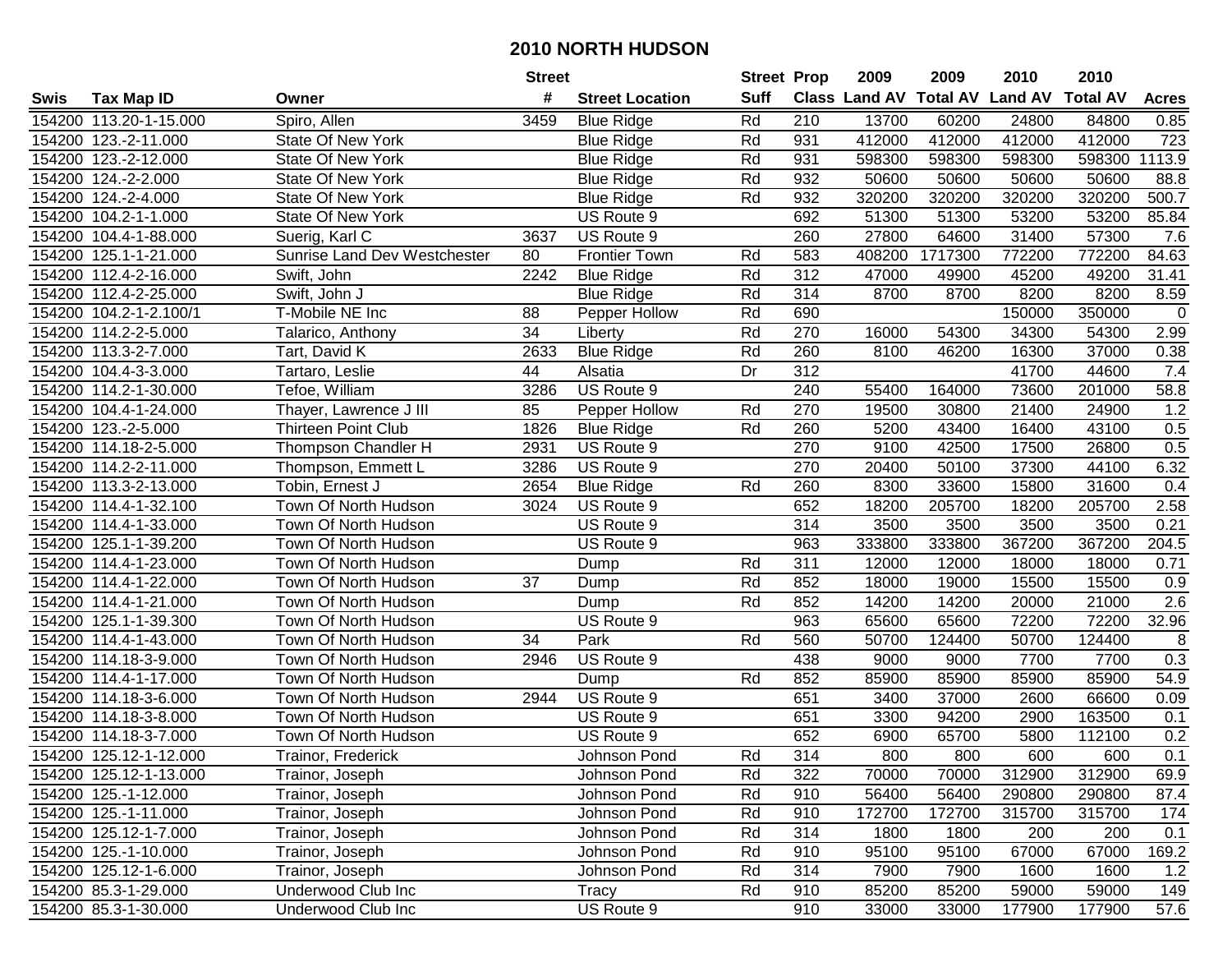|      |                               |                                    | <b>Street</b>  |                        | <b>Street Prop</b> |                  | 2009                          | 2009    | 2010           | 2010            |              |
|------|-------------------------------|------------------------------------|----------------|------------------------|--------------------|------------------|-------------------------------|---------|----------------|-----------------|--------------|
| Swis | <b>Tax Map ID</b>             | Owner                              | #              | <b>Street Location</b> | <b>Suff</b>        |                  | <b>Class Land AV Total AV</b> |         | <b>Land AV</b> | <b>Total AV</b> | <b>Acres</b> |
|      | 154200 94.2-1-4.000           | Underwood Club Inc                 |                | US Route 9             |                    | 322              | 10300                         | 10300   | 6800           | 6800            | 17.1         |
|      | 154200 85.3-1-32.000          | Underwood Club Inc                 |                | Tracy                  | Rd                 | 910              | 32700                         | 32700   | 22600          | 22600           | 57.1         |
|      | 154200 85.3-1-38.000          | Underwood Club Inc                 |                | US Route 9             |                    | 910              | 98200                         | 98200   | 103400         | 103400          | 172.5        |
|      | 154200 85.3-1-31.000          | Underwood Club Inc                 |                | Tracy                  | Rd                 | 910              | 34000                         | 34000   | 153000         | 153000          | 59.4         |
|      | 154200 85.3-1-24.000          | Underwood Club Inc                 | 18             | Nokomis                | Rd                 | 240              | 267800                        | 505000  | 0              | $\Omega$        | 145          |
|      | 154200 84.-3-8.000            | Underwood Club Inc                 |                | US Route 9             |                    | 910              | 34700                         | 34700   | 33300          | 33300           | 55.4         |
|      | 154200 85.3-1-28.000          | Underwood Club Inc                 |                | US Route 9             |                    | 910              | 91500                         | 91500   | 69600          | 69600           | 160          |
|      | 154200 84.-3-9.000            | Underwood Club Inc                 |                | US Route 9             |                    | 910              | 154100                        | 154100  | 500000         | 500000          | 160          |
|      | 154200 84.-3-10.000           | <b>Underwood Club Inc</b>          |                | US Route 9             |                    | 910              | 176100                        | 176100  | 231600         | 231600          | 89.6         |
|      | 154200 85.3-1-1.000           | Underwood Club Inc                 |                | US Route 9             |                    | 910              | 43200                         | 43200   | 29900          | 29900           | 51.9         |
|      | 154200 85.3-1-7.000           | Underwood Club Inc                 |                | US Route 9             |                    | 314              | 8400                          | 8400    | 22000          | 22000           | 1.8          |
|      | 154200 85.3-1-25.000          | Underwood Club Inc                 |                | US Route 9             |                    | 910              | 91500                         | 91500   | 455900         | 455900          | 160          |
|      | 154200 85.3-1-6.000           | Underwood Club Inc                 | $\overline{7}$ | Underwood              | Rd                 | 260              | 20600                         | 141900  | 20600          | 141900          | 0.5          |
|      | 154200 85.3-1-26.000          | Underwood Club Inc                 |                | US Route 9             |                    | 910              | 31300                         | 31300   | 331000         | 331000          | 54.8         |
|      | 154200 85.3-1-27.000          | Underwood Club Inc                 |                | US Route 9             |                    | 910              | 31800                         | 31800   | 296500         | 296500          | 55.6         |
|      | 154200 124.-2-1.025           | Upper Hudson Woodlands ATP LP      |                | <b>Blue Ridge</b>      | Rd                 | 911              | 1172200                       | 1319600 | 1172200        | 1319600         | 2579         |
|      | 154200 112.4-2-20.000         | Upper Hudson Woodlands ATP LP      |                | <b>Blue Ridge</b>      | Rd                 | 911              | 1700                          | 1700    | 4200           | 4200            | 5.8          |
|      | 154200 113.4-2-11.000         | Upper Hudson Woodlands ATP LP 3217 |                | <b>Blue Ridge</b>      | Rd                 | 911              | 87800                         | 87800   | 87800          | 87800           | 154.2        |
|      | 154200 114.3-2-10.005         | Upper Hudson Woodlands ATP LP      |                | <b>Blue Ridge</b>      | Rd                 | 911              | 200200                        | 200200  | 200200         | 200200          | 261.6        |
|      | 154200 114.3-2-8.003          | Upper Hudson Woodlands ATP LP      |                | <b>Blue Ridge</b>      | Rd                 | 911              | 149700                        | 149700  | 149700         | 149700          | 263          |
|      | 154200 125.1-1-4.000          | Upper Hudson Woodlands ATP LP      |                | <b>Blue Ridge</b>      | Rd                 | 910              | 45700                         | 45700   | 45700          | 45700           | 134.4        |
|      | 154200 113.20-1-27.000        | Upper Hudson Woodlands ATP LP      |                | <b>Blue Ridge</b>      | Rd                 | 911              | 2900                          | 2900    | 2900           | 2900            | 4.4          |
|      | 154200 112.4-2-22.000         | Upper Hudson Woodlands ATP LP      |                | <b>Blue Ridge</b>      | Rd                 | 911              | 100                           | 100     | 400            | 400             | 0.51         |
|      | 154200 642.-9999-631.900/1881 | Verizon New York Inc               |                | <b>Outside Plant</b>   |                    | 836              | 0                             | 148578  | 0              | 131195          | $\mathbf 0$  |
|      | 154200 114.18-3-2.110/1       | Verizon Wireless                   | 2906           | US Route 9             |                    | 690              |                               |         | 150000         | 350000          | $\mathbf 0$  |
|      | 154200 113.20-1-11.000        | Vinskus, Vincent J                 | 3435           | <b>Blue Ridge</b>      | Rd                 | 210              | 16400                         | 111700  | 34400          | 133200          | 3.18         |
|      | 154200 113.20-1-1.242         | Wachmann, Eric J                   | 3392           | <b>Blue Ridge</b>      | Rd                 | 260              | 13900                         | 37300   | 32700          | 49700           | 1.38         |
|      | 154200 104.4-1-9.000          | Wachowski, Daniel P                | 151            | Pepper Hollow          | Rd                 | 210              | 22900                         | 120300  | 54500          | 167200          | 4            |
|      | 154200 104.4-2-1.000          | Wachowski, Daniel P                | 3653           | US Route 9             |                    | 270              | 18700                         | 31400   | 36100          | 57800           | 5.01         |
|      | 154200 114.4-1-20.100         | Ward, Brian P                      | 61             | Johnson Pond           | Rd                 | 240              | 56100                         | 107200  | 66000          | 120000          | 44.76        |
|      | 154200 114.2-2-3.000          | Warner, Rebecca L                  | 3362           | US Route 9             |                    | $\overline{210}$ | 15000                         | 102800  | 33500          | 131900          | 2.17         |
|      | 154200 112.-2-3.000           | Waryha, Charles V III              | 1889           | <b>Blue Ridge</b>      | Rd                 | 240              | 68700                         | 156300  | 91200          | 212800          | 98.6         |
|      | 154200 104.4-1-21.000         | Washburn, Derwood                  | 84             | Pepper Hollow          | Rd                 | $\overline{210}$ | 8600                          | 75500   | 17300          | 66800           | 0.48         |
|      | 154200 104.4-1-23.000         | Waters, Jeffrey G                  | 83             | Pepper Hollow          | Rd                 | 260              | 7600                          | 34100   | 15500          | 36500           | 0.3          |
|      | 154200 114.2-2-4.200          | Weeks, Michael W                   | 72             | <b>Hyatt Heights</b>   | Way                | 322              | 30000                         | 30000   | 77100          | 77100           | 11.64        |
|      | 154200 104.4-1-72.000         | Wharton, James D                   |                | Wonder View            | Rd                 | 314              | 8300                          | 8300    | 22000          | 22000           | 1.8          |
|      | 154200 104.4-1-71.000         | Wharton, James D                   |                | Wonder View            | Rd                 | 314              | 8300                          | 8300    | 21900          | 21900           | 1.7          |
|      | 154200 104.4-1-77.000         | Wharton, John E Sr                 |                | Wonder View            | Rd                 | 314              | 7600                          | 7600    | 21100          | 21100           | 1.1          |
|      | 154200 104.4-1-78.000         | Wharton, John E Sr                 |                | Wonder View            | Rd                 | 314              | 7600                          | 7600    | 21100          | 21100           | 1.1          |
|      | 154200 104.4-1-73.000         | Wharton, John E Sr                 |                | Wonder View            | Rd                 | 314              | 8300                          | 8300    | 21900          | 21900           | 1.7          |
|      | 154200 113.3-3-4.000          | Wilcox, John A                     | 2757           | <b>Blue Ridge</b>      | Rd                 | 260              | 7500                          | 30700   | 13200          | 29700           | 0.22         |
|      | 154200 104.2-1-7.200          | Williford, Timothy R               | 3925           | US Route 9             |                    | 912              | 33700                         | 33700   | 49400          | 52000           | 37.2         |